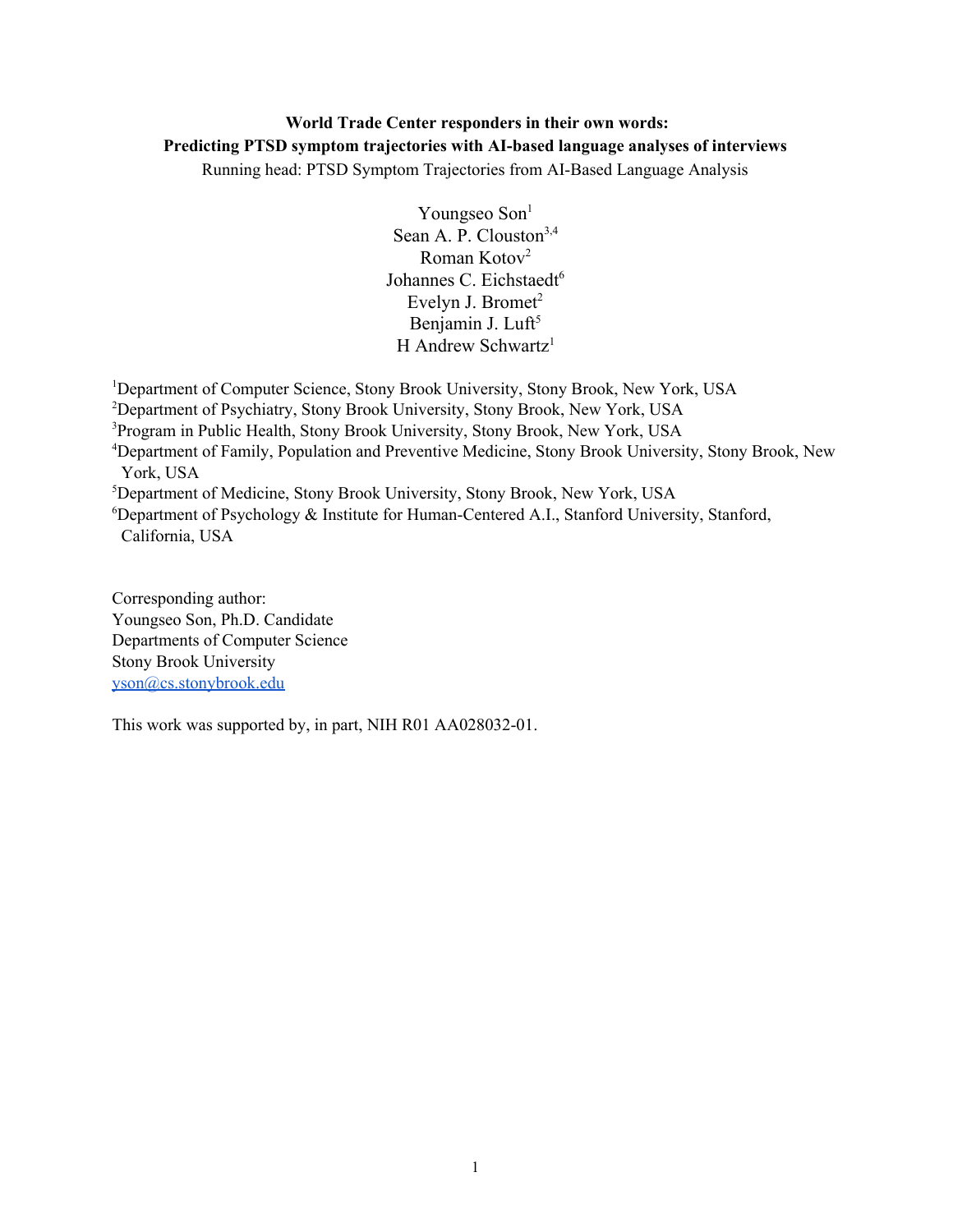#### **Abstract**

**Background:** Oral histories from 9/11 responders to the World Trade Center (WTC) attacks provide rich narratives about distress and resilience. Artificial Intelligence (AI) models promise to detect psychopathology in natural language, but they have been evaluated primarily in non-clinical settings using social media. This study sought to test the ability of AI-based language assessments to predict PTSD symptom trajectories among responders.

**Methods:** Participants were 124 responders whose health was monitored at the Stony Brook WTC Health and Wellness Program who completed oral history interviews about their initial WTC experiences. PTSD symptom severity was measured longitudinally using the PTSD Checklist (PCL) for up to 7 years post-interview. AI-based indicators were computed for depression, anxiety, neuroticism, and extraversion along with dictionary-based measures of linguistic and interpersonal style. Linear regression and multilevel models estimated associations of AI indicators with concurrent and subsequent PTSD symptom severity (significance adjusted by false discovery rate)*.*

**Results:** Cross-sectionally, greater depressive language  $(\beta=0.32; \mathbf{p}=0.043)$  and first-person singular usage  $(\beta=0.31; p=0.044)$  were associated with increased symptom severity. Longitudinally, anxious language predicted future worsening in PCL scores ( $\beta$ =0.31; p=0.031), whereas first-person plural usage ( $\beta$ =-0.37;  $p=0.007$ ) and longer words usage ( $\beta=-0.36$ ;  $p=0.007$ ) predicted improvement.

**Conclusions:** This is the first study to demonstrate the value of AI in understanding PTSD in a vulnerable population. Future studies should extend this application to other trauma exposures and to other demographic groups, especially under-represented minorities.

#### *Key words:*

9/11, World Trade Center, disaster responders, oral history interviews, language-based assessments, posttraumatic stress disorder, depression, trajectories, risk factors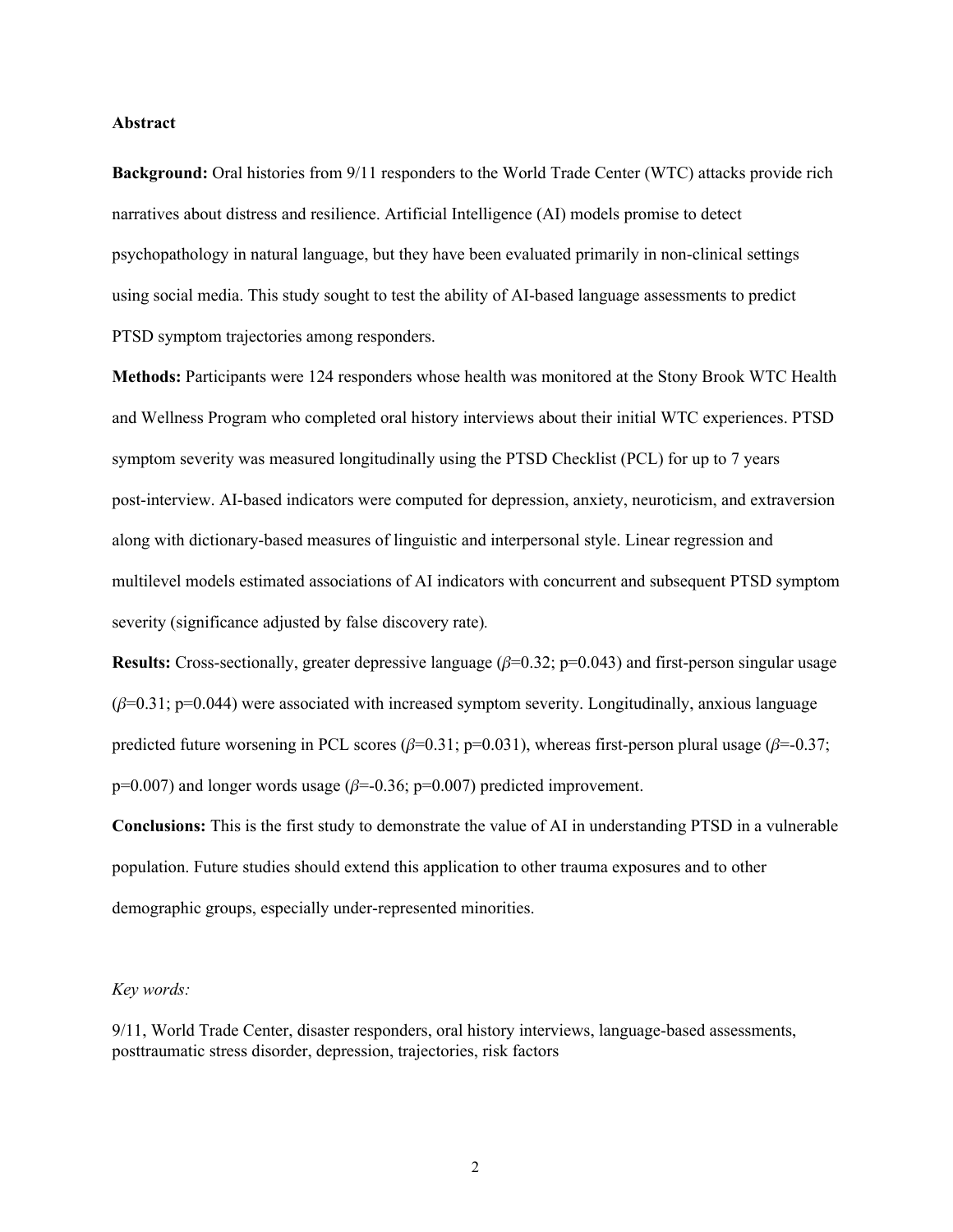#### **Introduction**

The 9/11 attacks on the World Trade Center (WTC) left thousands of casualties and drastically affected the lives of hundreds of thousands of New Yorkers and others nearby (Bergen, 2019). Many affected were those dedicating their lives to the safety of others -- police, firefighters, emergency medical personnel, and other responders to the crisis. There has been a large physical and mental burden of the events that day which has left many struggling with their health as they age (Durkin, 2018; Luft et al., 2012). Many responders suffer from PTSD which has been either worsening, staying the same, or gradually improving over time (Cukor et al., 2011; Neria et al., 2010).

Huge disasters, such as the WTC attacks, have the potential to affect a large number of people at the same time and usually occur within a relatively short period of time. Illuminating the risk and protective factors that reliably predict future reductions or increases in PTSD symptoms can lead to improved understanding, easier in-clinic guidance on patient's well-being, and more rapid care for those involved in catastrophic events. Previous work has made major headway in establishing longitudinal associations of exposure severity, demographic characteristics, and job duties with health trajectories of WTC responders (Cone et al., 2015; Bromet et al., 2016; Pietrzak et al,. 2014). However, additional approaches to risk assessment are needed to more rapidly and fully differentiate those at greatest risk in situations where structured approaches to data collection are not possible. Recently, AI-based techniques have begun to show promise for quickly and accurately assessing mental health from human behavioral data, such as language use patterns. For example, from social media language, researchers have predicted those more prone to post-partum depression (De Choudhury, Kiciman, Dredze, Coppersmith, & Kumar, 2016), those more likely to receive a clinical diagnosis of depression (Eichstaedt et al., 2018) or those appearing at greatest risk of suicide (Zirikly, Resnik, Uzuner, & Hollingshead, 2019; Matero et al., 2019). In all such cases, modern machine learning techniques are used to automatically extract and quantify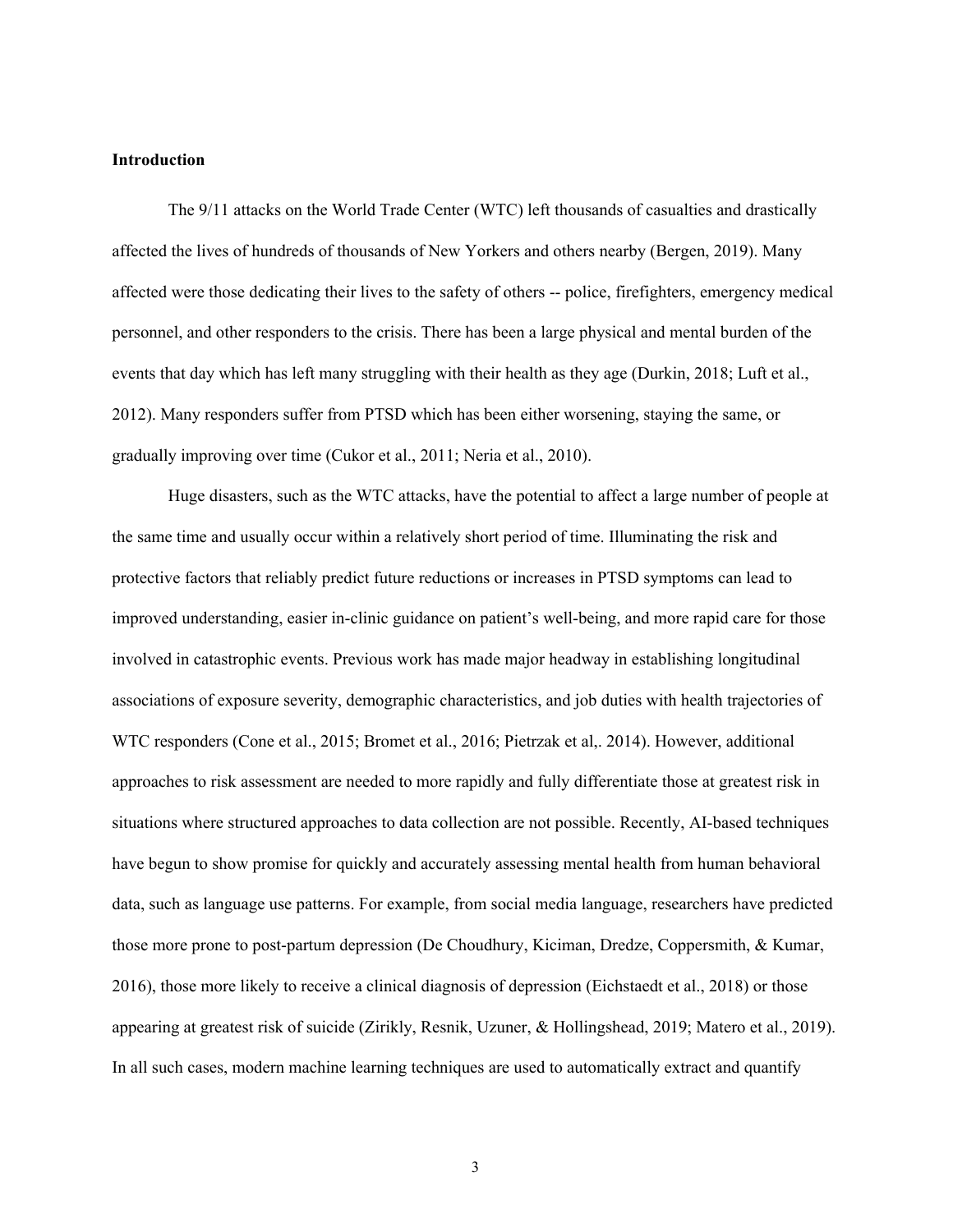patterns of language from hundreds to thousands of words per individual, which are then used to automatically produce a mental health or risk score. As compared to traditional questionnaire-based assessments, such approaches seem to suffer from fewer self-report biases (Youyou, Kosinski, & Stillwell, 2015) and generally leverage a larger amount of information per person (Kern et al., 2016). However, using such approaches in a clinical setting not only requires willingness of patients to share private information from social media pages, but also requires that each participant has a substantial amount of data to share in the first place.

In this study, we present the first evaluation of AI-based mental health assessments from language (henceforth language-based assessments) for use in predicting future PTSD symptom trajectories of patients monitored in a clinical setting. Rather than social media, we utilize transcripts of oral history interviews from responders to the 9/11 attacks. We first examine whether existing ("pre-trained") predictive models (most of which were trained on social media) produce assessments associated with PTSD symptoms scores close to the time of interview. We then compare these language assessments to other information available within a mental health clinical cohort (e.g., age, gender, occupation) in order to evaluate the additional benefit of the AI-based assessments. Lastly, we seek to quantify the predictive power of language based indicators, in part to assess their potential suitability for informing personalized therapeutic approaches.

#### **Methods**

#### *Participants*

The sample was derived from Stony Brook University's World Trade Center (WTC) Health  $\&$ Wellness program, funded by the Centers for Disease Control and Prevention, that provides ongoing monitoring of WTC responders. A total of *N*=124 responders underwent an oral history interview and agreed to allow researchers to merge data from the transcript of the oral history with information in their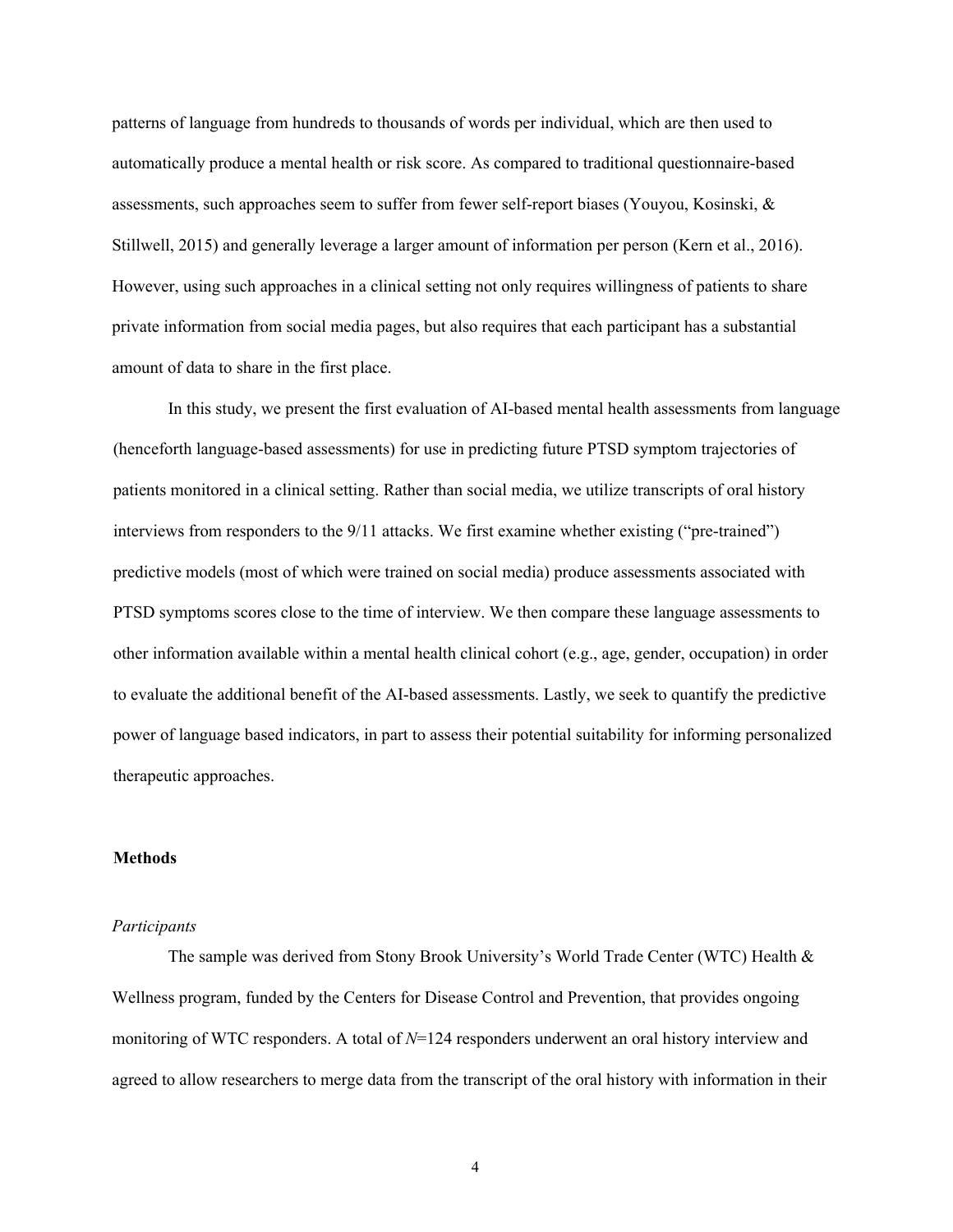health monitoring records. Hammock et al. (2019) provide an extensive summary of data collection methods. Briefly, oral history participants were primarily recruited *via* word of mouth and by flyers posted in the Stony Brook WTC Wellness Program.

Each interview lasted approximately one hour. It covered the responders' memory of 9/11 attacks and disaster relief efforts, their work activities at the site, experiences and sensations over the days and weeks that followed, and how the WTC disaster ultimately impacted their lives since. Interviews were conducted by clinical staff with diverse healthcare backgrounds after a comprehensive orientation in conducting guided interviews and eliciting details relevant to the key topics to be covered.. Responders were encouraged to discuss what was most important to them. Interviews were completed between 2010 and 2018.

In order to restrict our sample responders who were not new to the WTC Health Program, the analysis sample was restricted to participants who had at least one valid score on the PTSD Checklist (PCL; Blanchard, Jones-Alexander, Buckley, & Forneris, 1996) within two years of their interview, and at least one pre-interview PCL yielding an analysis sample of *N=*113 responders. The few newer health program enrollees this excluded were qualitatively different, having only had just begun care (and potential PTSD treatment) at interview time. Furthermore, to study longitudinal trajectories post-interview, we focused on the subset of individuals with at least three post-interview mental health assessments at least two years after the interview  $(N=75)$ . The demographic characteristics of the study samples are listed in Table 1. The demographic ratio of gender and police remained similar (<4% difference) after we limited the sample to responders who met criteria for theour language analysis; 92% of the subset group were male and 49% were police; their mean age at interview was 53.

*Ethics:* This study was approved by the Stony Brook University Institutional Review Board. The participants provided written informed consent.

5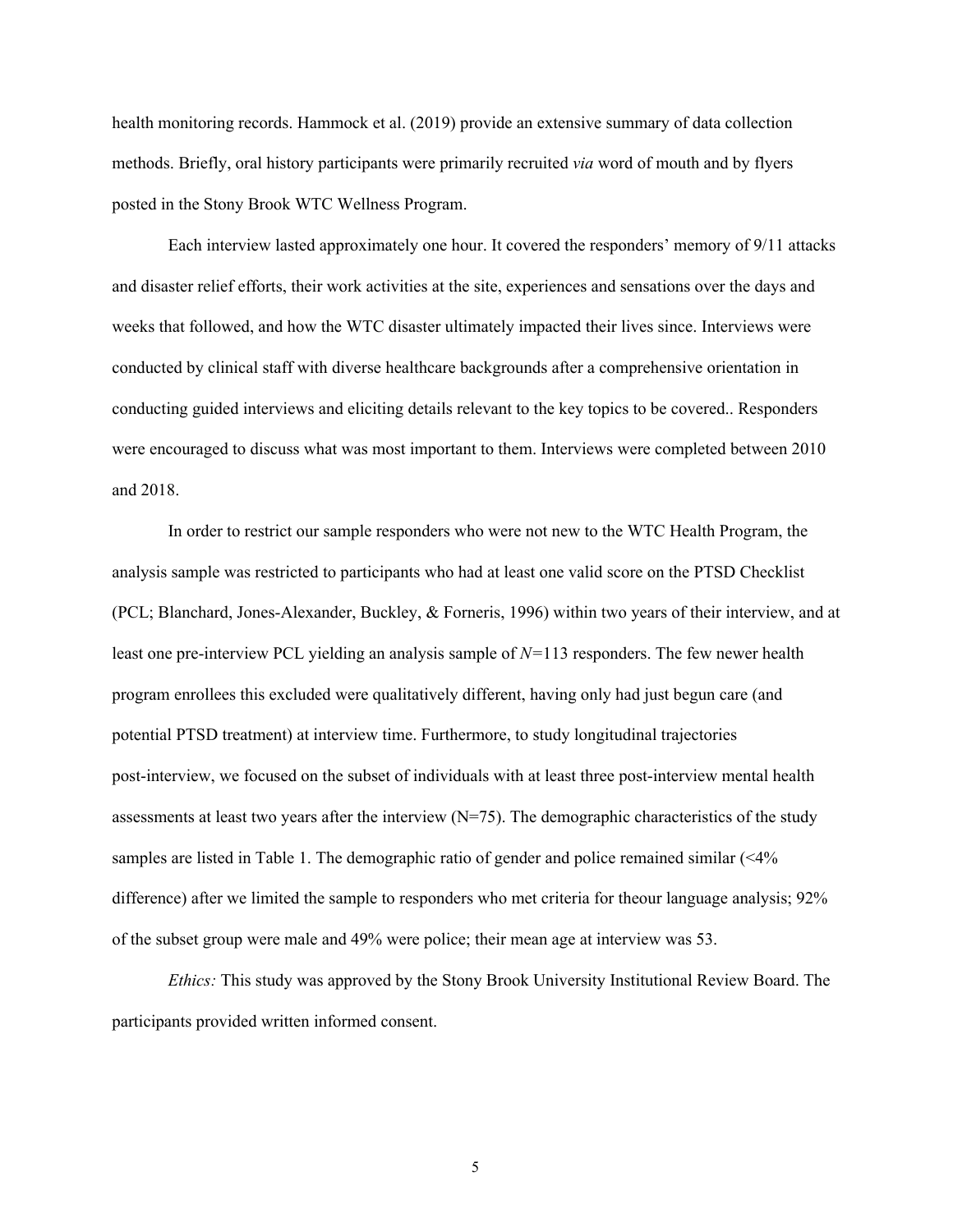|                         | N   | Female | Police | Mean age at the<br>interview (SD) | Median number of<br>words |
|-------------------------|-----|--------|--------|-----------------------------------|---------------------------|
| All Participants        | 124 | 10%    | 48%    | 55.4 (9.8)                        | 10,254                    |
| Meet Inclusion Criteria | 75  | 8%     | 49%    | 53.4(9.5)                         | 9,944                     |

**Table 1.** Data on subjects for health state correlation cross-sectional analysis and trajectory predictions

## *Language-based assessments*

We automatically derived nine variables assessing the responders language during the interviews: four AI-based assessments of psychological traits (expression of anxiety, depression, neuroticism, and extraversion), three lexicon-based assessments of language style (first-person singular pronouns, plural pronouns, and use of articles), and two meta variables describing counts of words and lengths of words. The process to get these variables consisted of three steps: text transcription, conversion of text to linguistic features, and application of AI based models or *lexica*.

Audio of each interview was transcribed into text using *TranscribeMe,* a HIPAA-approved transcription service. Each time the responders spoke, transcribers labelled the time and the words mentioned. The text of each interview was converted into "features" --- quantitative values describing the content of the interview language -- and then input into: (a) four AI-based assessments of psychological traits, (b) three lexicon-based assessments of language style, and (c) two meta-variable extractions describing counts of words and lengths of words. All analyses, described below, were performed using the Differential Language Analysis ToolKit (DLATK) (Schwartz et al., 2017).

## *Conversion into Linguistic Features.*

The models we used required up to three types of linguistic features: (1) relative frequencies of words and phrases, (2) binary indicators of words and phrases, and (3) topic prevalence scores. Words and phrases are sequences of 1 to 3 words in a row. Their relative frequency was recorded by *DLATK* by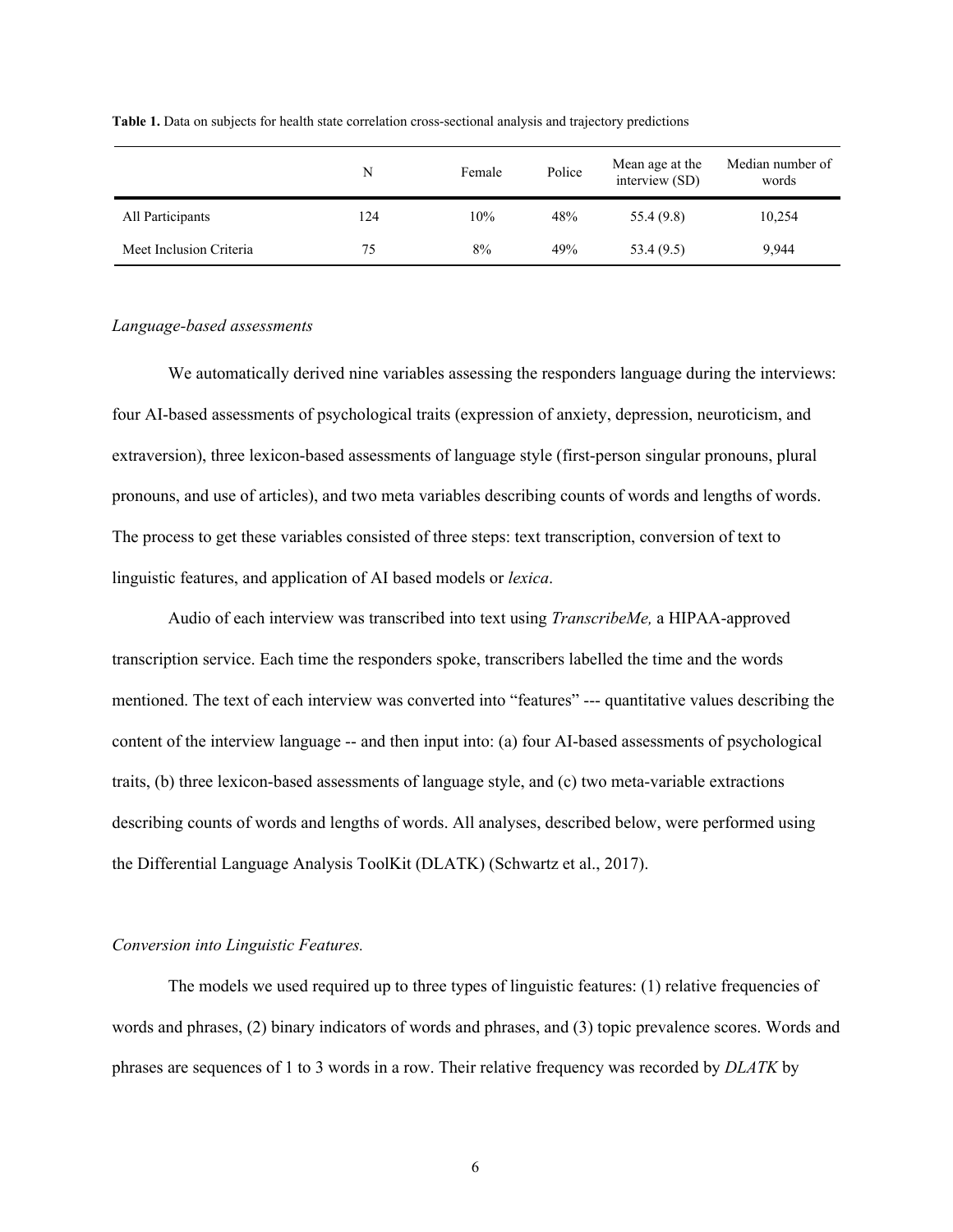counting each word or phrases mentioned and dividing by the total number of words or phrases mentioned by the responder. The binary indicator for words and phrases simply indicated whether each word or phrase shows up (1) or not (0). The tokenizer built into the *DLATK* package was used to extract words per interview.

Topics are weighted groups of semantically-related words, often derived through a statistical process called latent dirichlet allocation (LDA) (Blei, Ng, & Jordan, 2003). Once derived, topics can be applied to textual data to scoring, ranging from 0 to 1, indicating how frequently each group of words was mentioned (Kern et al., 2016). We use a standard set of 2,000 topics introduced by Schwartz et al. (2013), which has frequently been applied in the psychological domain including most recently in (Eichstaedt et al., 2020). Once extracted, features were mapped to nine coarse-grained scores as described below and used for analyses herein.

## *AI-Based Psychological Traits (4)*

The AI-based assessments input linguistic features such as words, phrases, and topics, and map them to psychological constructs (Kern et al., 2016; Schwartz & Ungar, 2015). We focused on existing pre-trained models for constructs known to be related to our mental health outcomes: (1) neuroticism and (2) extraversion (Park et al., 2015; Schwartz et al., 2013) - the two factors of the five factor model known to relate negatively to depression and anxiety-related mental health conditions (Jorm et al., 2000; Farmer et al., 2002; Jylhä and Isometsä, 2006), as well as (3) degree of depression and (4) anxiousness (Schwartz et al., 2014) - subfacets of emotional stability which correspond to negative high arousal language (anxiousness) and negative low arousal language (depressive). These models were trained on large and diverse populations (approximately sample sizes of  $N = 65,000$  for neuroticism and extraversion and  $N =$ 29,000 for degrees of depression and anxiousness). They utilize the linguistic features previously mentioned words and phrases as well as topics as input and output continuous scores for each of the four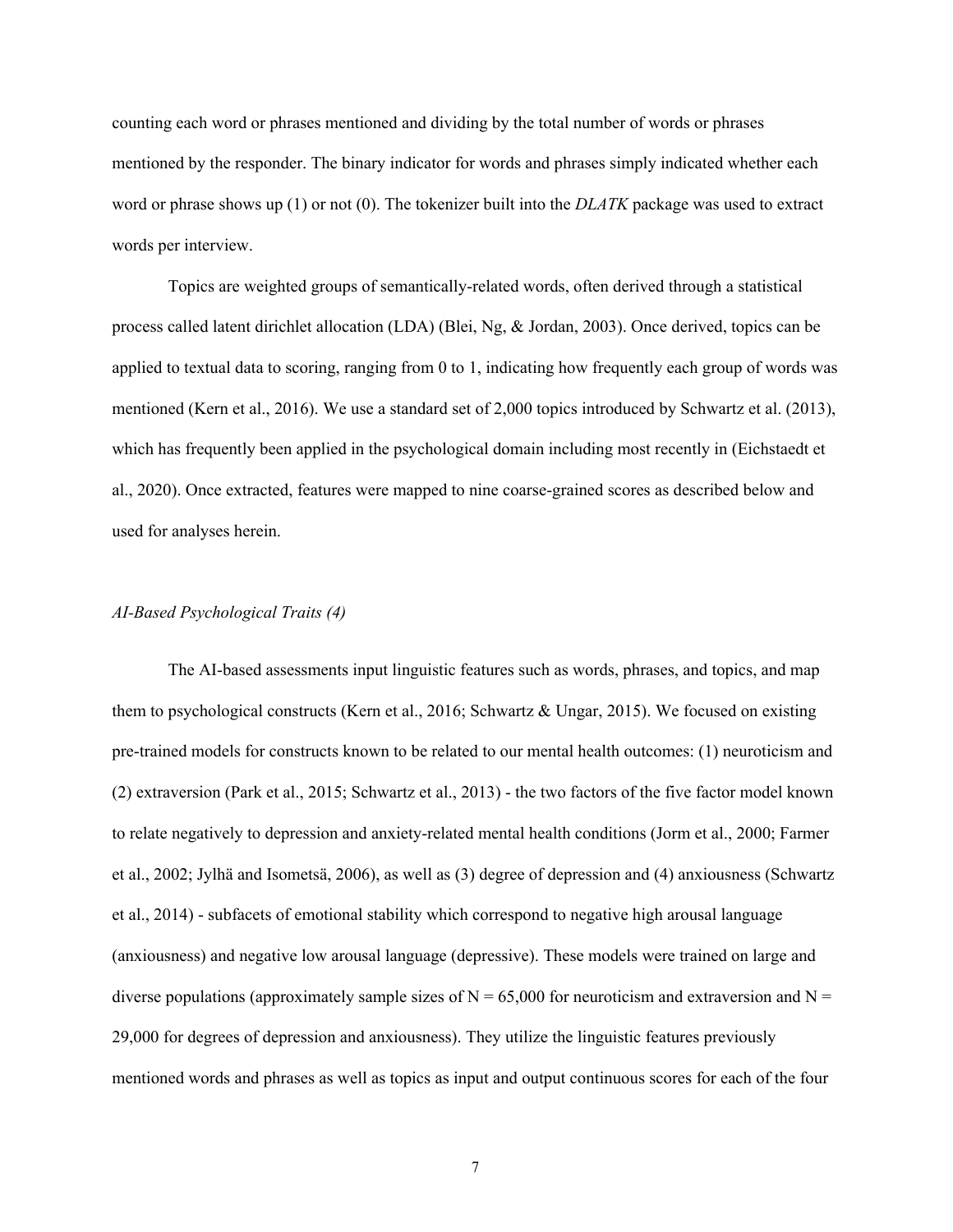constructs. They have been validated against standard questionnaire-based measures as well as convergent factors and external criteria under a range of situations (Schwartz et al., 2014; Park et al., 2015; Kern et al., 2016; Matero et al., 2019). However, the predictive validity of these models has yet to be assessed in clinical interview settings.

#### *Function Word Lexicon Features (3)*

We extracted word frequencies of terms in LIWC 2015 categories (Pennebaker et al., 2015) and calculated categories for an interview with each responder. Due to the relatively low sample size, we focused on the function word categories which were most prevalent and then selected those that had a literature suggested association with mental health:

- First-person singular: depressed, low status, personal, emotional, informal. Previously correlated positively with neuroticism, depression and anxiety (Baddeley & Singer, 2008; Rude, Gortner,  $\&$ Pennebaker, 2004; Holtzman, 2017) and negatively with life satisfaction (Schwartz et al., 2013).
- First-person plural: high status, socially connected to group. Previously correlated negatively with depression and anxiety (Ramirez-Esparza, Chung, Kacewicz, & Pennebaker, 2008) and positively correlated with life satisfaction (Schwartz et al., 2013) along with the cognition and psychological well-being variables of our interest (Tausczik & Pennebaker, 2010):
- Articles: use of concrete nouns, interest in objects and things (Tausczik & Pennebaker, 2010).

## *Language meta features (2)*

● Average word length feature: high cognitive load (Khawaja, Chen, & Marcus, 2010; Lewis and Frank, 2016), education, and social class (Hartley, Pennebaker, & Fox, 2003; Tausczik and Pennebaker, 2010)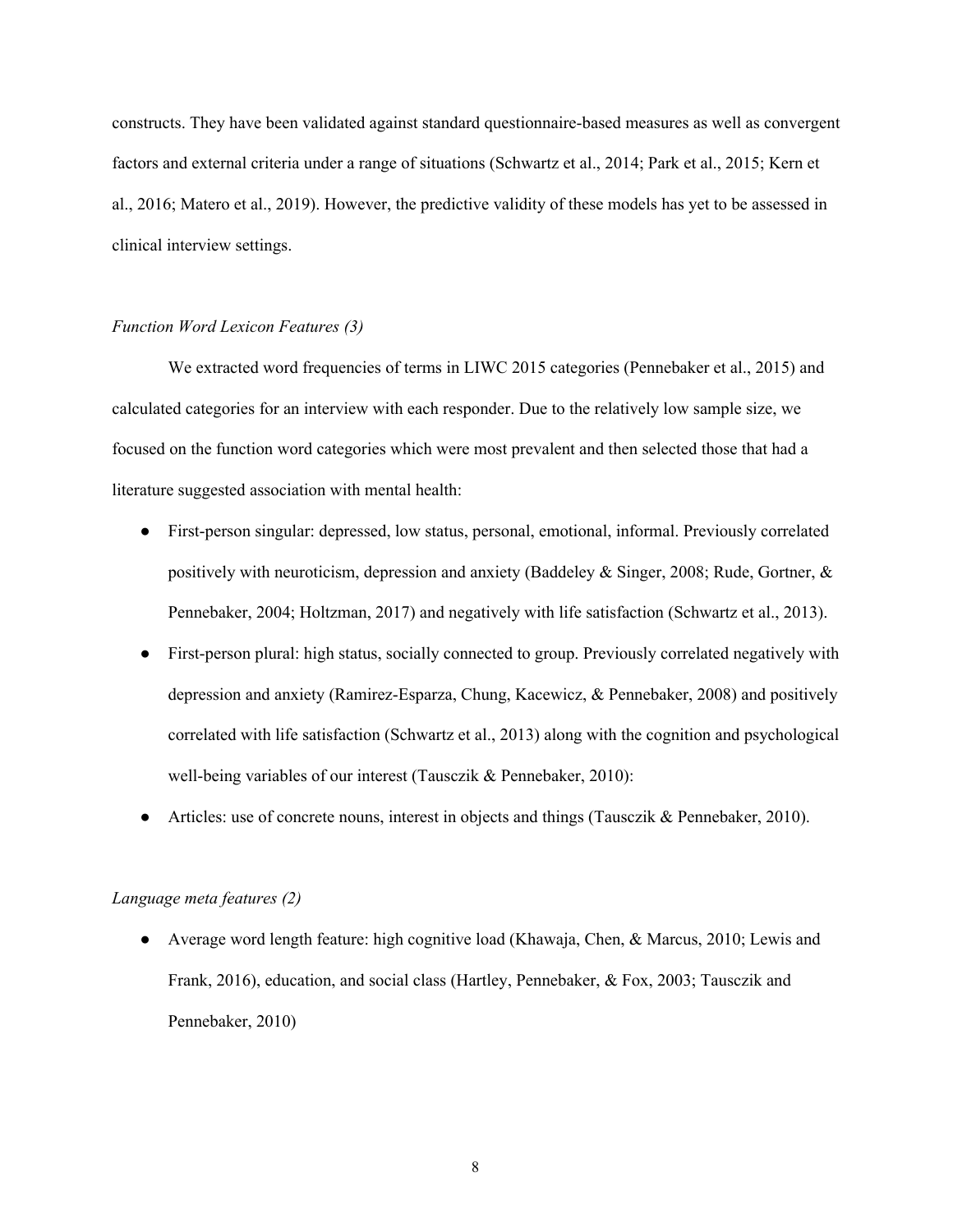• Word counts: We also recorded total word counts, the number by which all lexica above were normalized. Given the interviews were all an hour long, this is a proxy for rate of speech from each participant.

## *Mental health outcomes*

The PTSD Symptom Checklist for DSM-IV PTSD (PCL) was used to assess PTSD severity in the past month (Cone et al., 2015; Bromet et al., 2016; Pietrzak et al., 2014). We chose the PCL closest to the interview date (all within two years) for concurrent analyses (average initial PCL score =  $33.7$ ; SD = 16.2). Following previous work which suggests that a fixed cutoff might not be optimally established for all cases (Andrykowski, Cordova, Studts, & Miller, 1998; Bovin et al., 2016), we focused on continuous values. Post-interview PCL scores were used to create trajectories as described under *trajectory prediction* below.

## *Statistical analysis*

We used linear regression coefficient of the target explanatory variable (PCL score) as its correlation strength and multivariable adjustment for possible confounders (age, gender, occupation and years after 9/11) to acquire the unique effects of language-based assessments. Since we explored many language assessments at once, we considered coefficients significant if their Benjamini-Hochburg adjusted p-values were less than 0.05.

## *Concurrent Evaluation*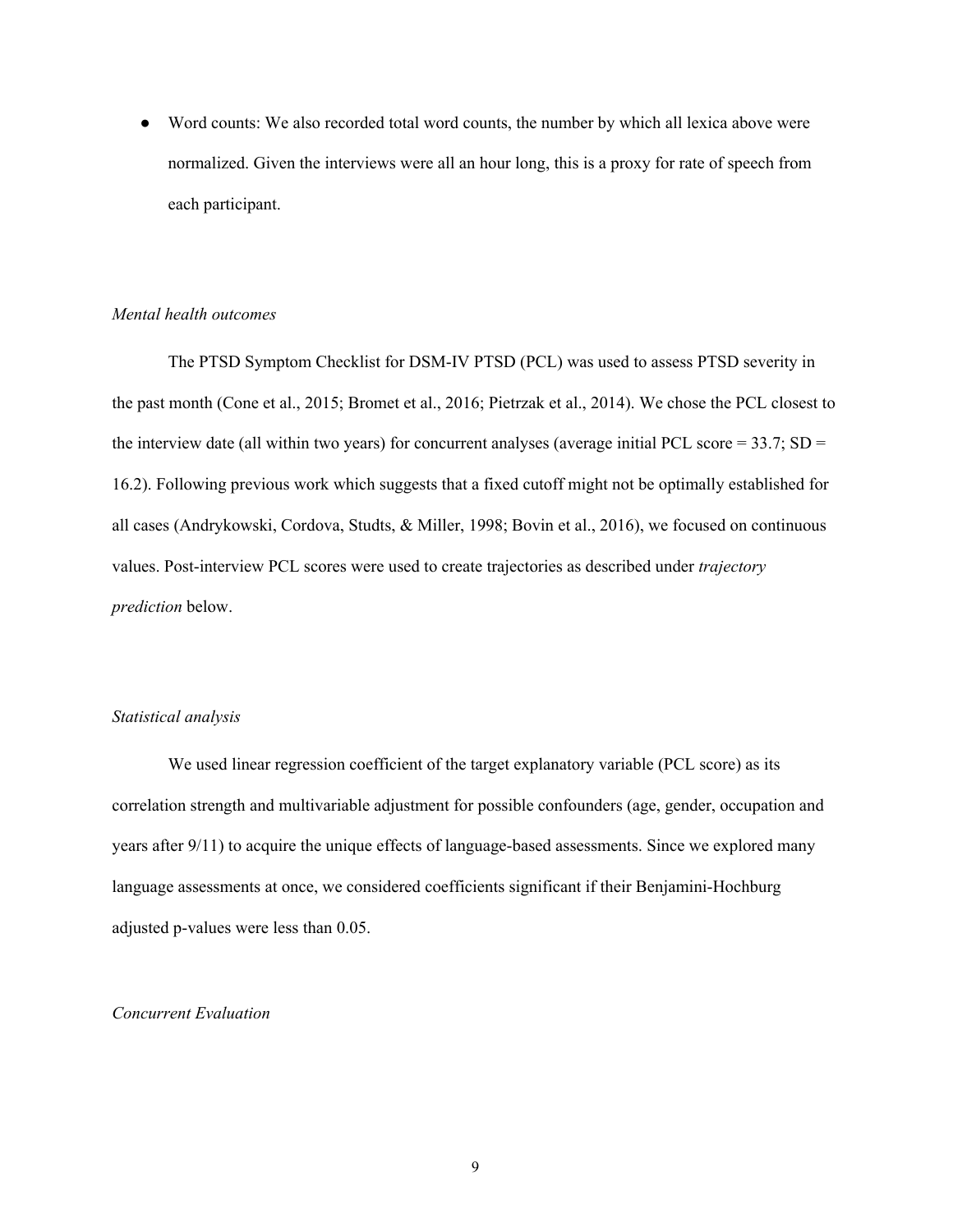We processed the interviews of responders who had PTSD assessments three or more interviews after the closest dates to interviews and at least one assessment before the closest dates to interviews for the stable future trajectory modeling. For our cross-sectional correlation analysis linking language-based assessments with PTSD, we selected PCL scores of WTC responders as their cross-sectional PTSD symptom severity at the time of the interview (Interview PCL), and it is controlled for future PTSD trajectories as a baseline.

## *Trajectory Prediction*

For modelling the trajectory of PCL scores of each responder, we fit an ordinary least squares regression model with an intercept to the post-interview PCL scores as a function of time t:

$$
PCL_{it} = \beta_{0i} + \beta_{1i}t + \varepsilon_{it}^{(t)}
$$
 (1)

where PCL scores were measured at (t) years after the interviews then use the  $\beta_{1i}$  coefficient as a future PCL score trajectory of a responder (i). Then, for the person-level prediction over  $\beta_{1i}$  using the language based assessments controlling the age, gender, occupation, and years between the interview and 9/11 of the responder i as following:

$$
\beta_{1i} = \alpha_0 + \alpha_1 x_{1i} + \alpha_2 x_{2i} + \dots + \alpha_6 x_{6i} + \varepsilon_i^{(i)}
$$
 (2)

where  $x_1$ : language based assessments,  $x_2$ : baseline PCL,  $x_{3...6}$ : age, gender, occupation, years after 9/11 (all variables standardized). Using equation (1) and (2), we use the following joint model:

$$
PCL_{it} = \beta_{0i} + (\alpha_0 + \alpha_1 x_{1i} + \alpha_2 x_{2i} + \dots + \alpha_5 x_{5i})t + \varepsilon_{it}^{(t)}
$$
(3)

and evaluate an effect size of each language-based assessment as its predictive power for future PCL trajectories of the responders.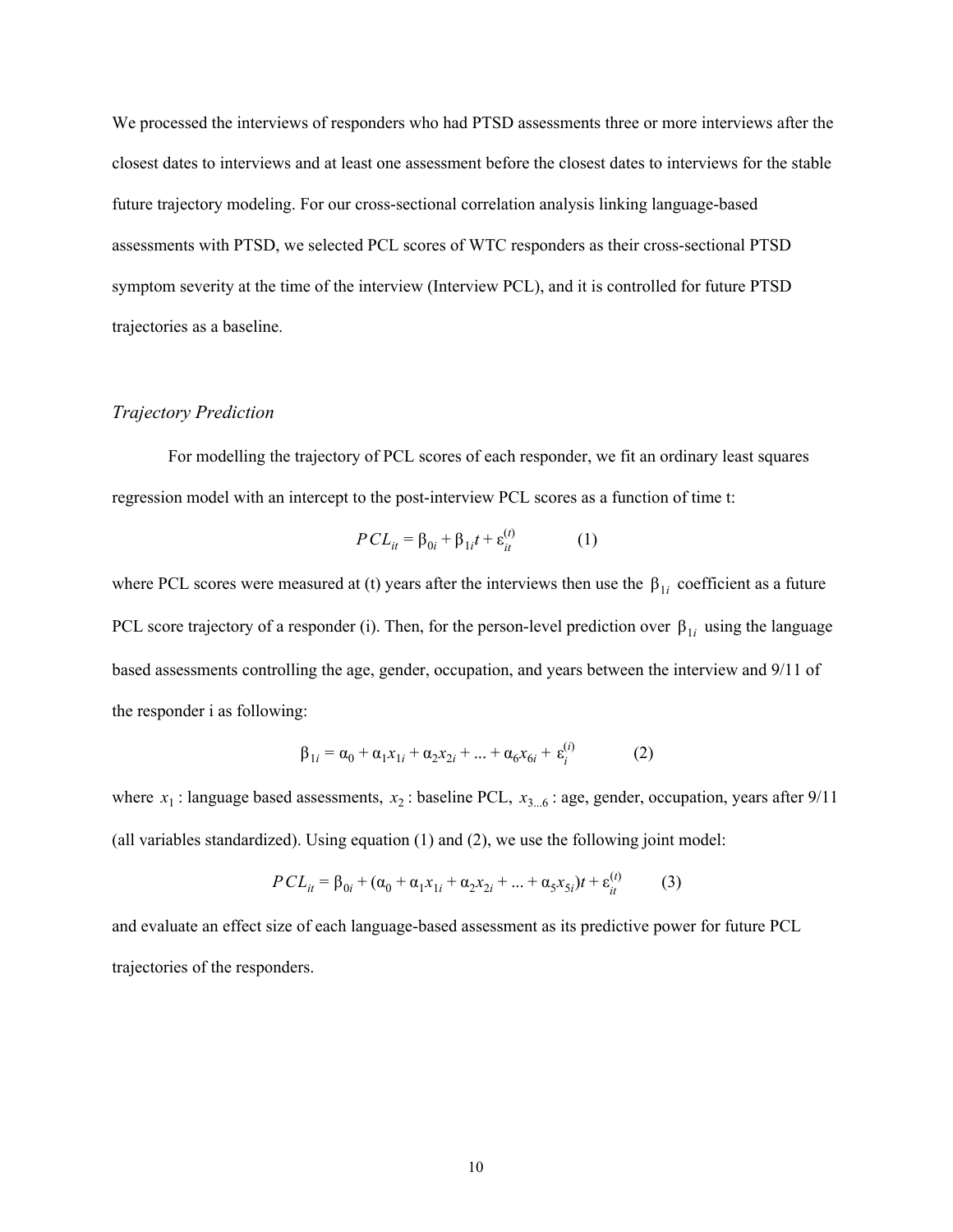

**Fig. 1**. Evaluation setup for trajectory prediction. According to equation 3, we can then model the control-adjusted trajectory per user as  $B_{1\text{-cnrt}, i} = (\alpha_0 + \alpha_1 x_{1i} + \alpha_2 x_{2i} + ... + \alpha_5 x_{5i})$ . Then, we used the slope of the fitted line as the PCL trajectory of the corresponding subject. Our main outcome was correlations between this trajectory slope and the subject's language patterns.

## **Results**

Most responders were male (90%) and half (48%) were police (see Table 1 for sample characteristics). Their median age at their interviews was 55 (53 for the longitudinal cohort). The median number of words across the interviews was 10,254.

#### *Associations between language-based assessments and mental health variables*

Table 2 shows the linear regression analyses linking language-based assessments and PCL scores among responders around their interview dates. Higher PCL scores were significantly associated with language-based assessments consistent with anxious, depressive, and neuroticism. High scores were also associated with greater use of first-person singular and more total count of words in their interviews (*r* > 0.22). Conversely, higher scores were also associated with less extraversion language patterns, first-person plurals, and articles. Results remained unchanged after adjusting for age, gender, occupation, and years after  $9/11$  despite some effects from covariates (<0.07).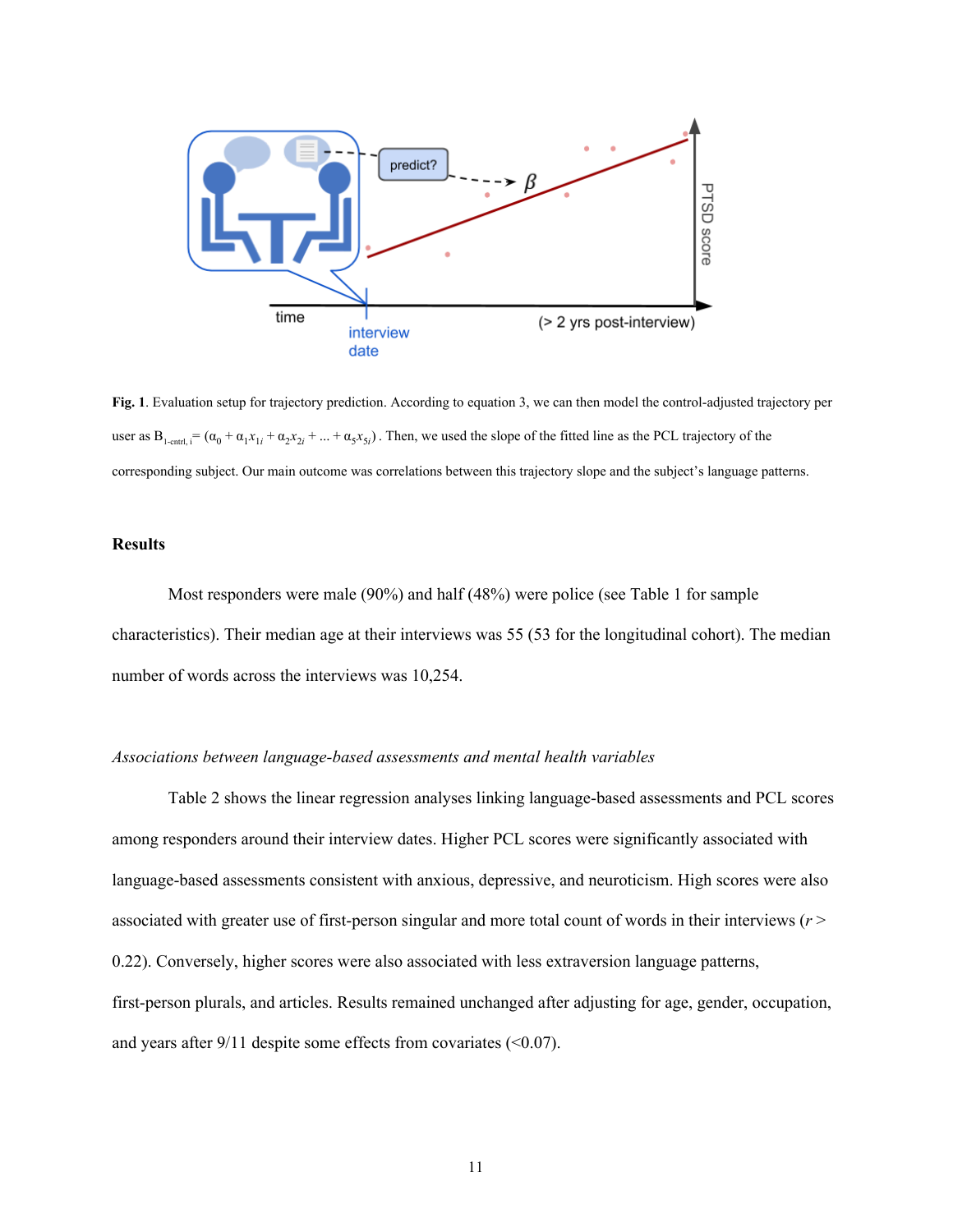**Table 2.** *Cross-sectional association between language-based assessments and PCL PTSD Score.*

|                                |                                              | <b>PTSD Symptoms</b>                            |                                                                |  |  |
|--------------------------------|----------------------------------------------|-------------------------------------------------|----------------------------------------------------------------|--|--|
|                                | <b>Interview</b><br><b>Language Features</b> | r<br>(direct correlation with<br>symptom slope) | β<br>(adjusted for age, gender,<br>occupation, yrs since 9-11) |  |  |
|                                | Anxiety                                      | $0.26$ [0.03, 0.46]                             | $0.19$ [ $-0.04$ , $0.40$ ]                                    |  |  |
| Psychological<br><b>Traits</b> | Depression                                   | $0.38*$ [0.16, 0.56]                            | $0.32$ * [0.09, 0.51]                                          |  |  |
|                                | Neuroticism                                  | $0.32*$ [0.10, 0.51]                            | $0.25$ [0.02, 0.45]                                            |  |  |
|                                | Extraversion                                 | $-0.10$ $[-0.32, 0.13]$                         | $-0.15$ [ $-0.37, 0.08$ ]                                      |  |  |
|                                | First-Person Singular                        | $0.31*$ [0.09, 0.50]                            | $0.31*$ [0.09, 0.51]                                           |  |  |
|                                | First-Person Plural                          | $-0.05$ $[-0.28, 0.18]$                         | $-0.09$ $[-0.31, 0.14]$                                        |  |  |
| Linguistic<br><b>Style</b>     | Articles                                     | $-0.09$ $[-0.31, 0.14]$                         | $-0.04$ $[-0.27, 0.19]$                                        |  |  |
|                                | AVG Word Length                              | $0.05$ [-0.18, 0.27]                            | $0.03$ [ $-0.20$ , $0.26$ ]                                    |  |  |
|                                | Word Count                                   | $0.22$ [-0.01, 0.43]                            | $0.16$ [ $-0.07, 0.38$ ]                                       |  |  |

Associations are from ordinary least squares over standardized independent variable -- the language based assessment and the standardized dependent variable -- PTSD Checklist scores (PCL scores). Without controls is equivalent to Pearson Product-Moment Correlation (N=75). Square brackets indicate 95% confidence intervals. Controls included as covariates (right column) included age, gender, occupation, years between 9/11/01 and interview date. \* indicates significant correlations (multi-test, Benjamini-Hochburg adjusted p < 0.050). Each row is color-coded separately, from red (negative correlations) to green (positive correlations); greyed values indicate non-significant.

## *Trajectory analysis*

Table 3 shows that language-based assessments of the oral histories significantly predicted responders' PCL trajectories during the follow-up period. First, we calculated linear regression coefficient effect sizes when we modeled PCL score trajectories with language features only (first column of Table 3). Then we add the control variables into the model (the second column). Although the general directions of correlations were the same both with and without controls, suppression effects of control variables increased the effect sizes for anxiety and first-person plural usage.

**Table 3.** Predicting PCL trajectories of the responders using language-based assessments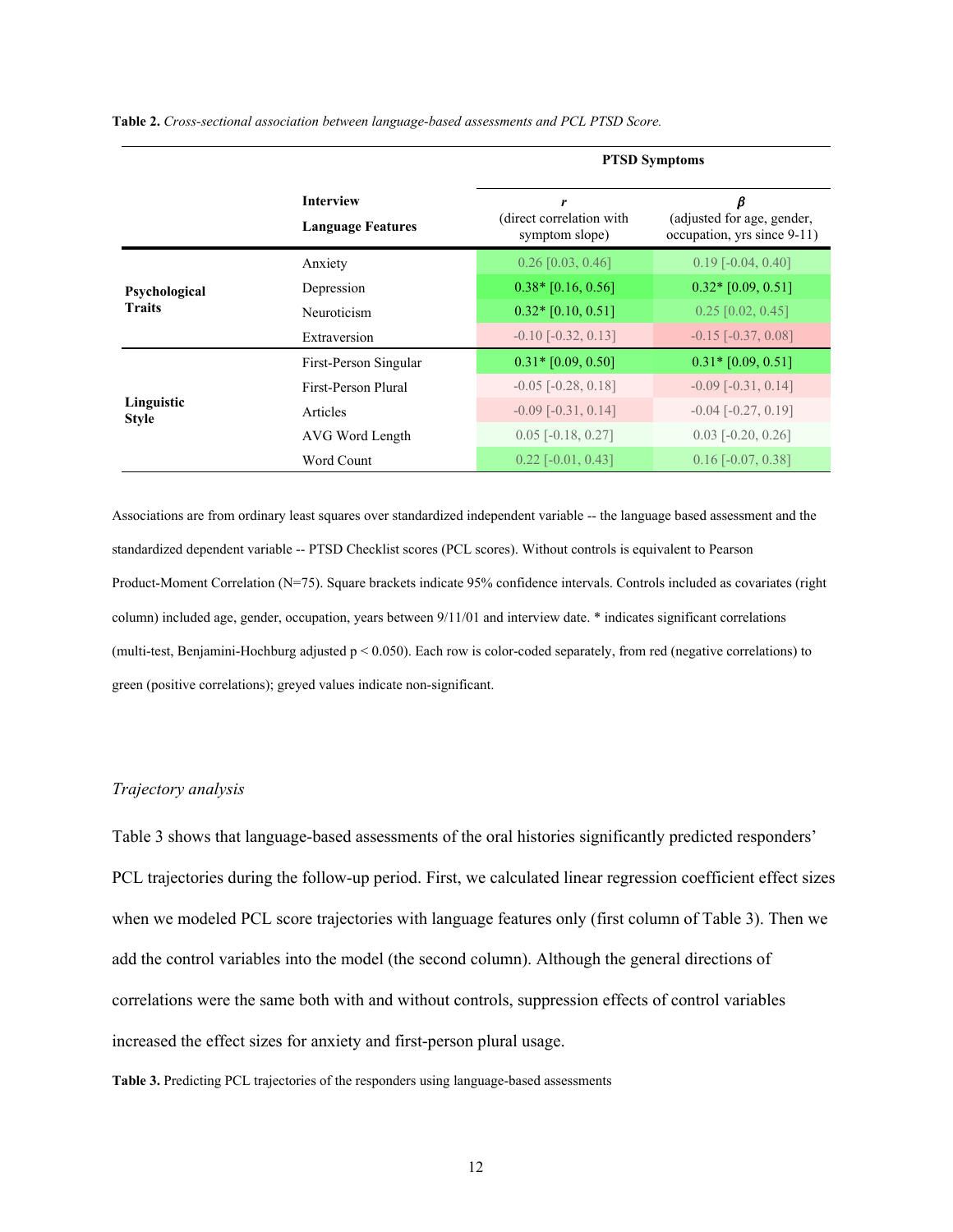|                         |                                              | <b>PTSD Symptoms Future Trajectories</b>        |                                                                                  |  |  |  |
|-------------------------|----------------------------------------------|-------------------------------------------------|----------------------------------------------------------------------------------|--|--|--|
|                         | <b>Interview</b><br><b>Language Features</b> | r<br>(direct correlation with<br>symptom slope) | β<br>(adjusted for age, gender,<br>occupation, yrs since<br>9-11, Interview PCL) |  |  |  |
|                         | Anxiety                                      | $0.16$ [ $-0.07, 0.37$ ]                        | $0.31*$ [0.09, 0.50]                                                             |  |  |  |
| Psychological           | Depression                                   | $-0.00$ $[-0.23, 0.22]$                         | $0.17$ [0.06, 0.38]                                                              |  |  |  |
| <b>Traits</b>           | Neuroticism                                  | $0.07$ [0.29, $-0.16$ ]                         | $0.21$ [0.42, -0.01]                                                             |  |  |  |
|                         | Extraversion                                 | $0.17$ [ $-0.06$ , $0.38$ ]                     | $0.18$ [ $-0.05$ , $0.39$ ]                                                      |  |  |  |
|                         | First-Person Singular                        | $0.00$ [ $-0.23$ , $0.23$ ]                     | $0.10$ [-0.13, 0.32]                                                             |  |  |  |
| <b>Linguistic Style</b> | First-Person Plural                          | $-0.36*$ $[-0.54, -0.14]$                       | $-0.37*$ $[-0.55, -0.16]$                                                        |  |  |  |
|                         | Articles                                     | $-0.16$ $[-0.37, 0.07]$                         | $-0.25$ $[-0.45, -0.02]$                                                         |  |  |  |
|                         | AVG Word Length                              | $-0.36*$ $[-0.54, -0.14]$                       | $-0.36*$ $[-0.54, -0.14]$                                                        |  |  |  |
|                         | Word Count                                   | $0.06$ [ $-0.17, 0.28$ ]                        | $0.19$ [ $-0.04$ , $0.40$ ]                                                      |  |  |  |

Associations are from ordinary least squares over standardized independent variable -- the language based assessment and the standardized dependent variable -- PCL future trajectory. Without controls is equivalent to Pearson Product-Moment Correlation (N=75) with controls: age, gender, occupation, interview years since 9/11, and interview PCL score.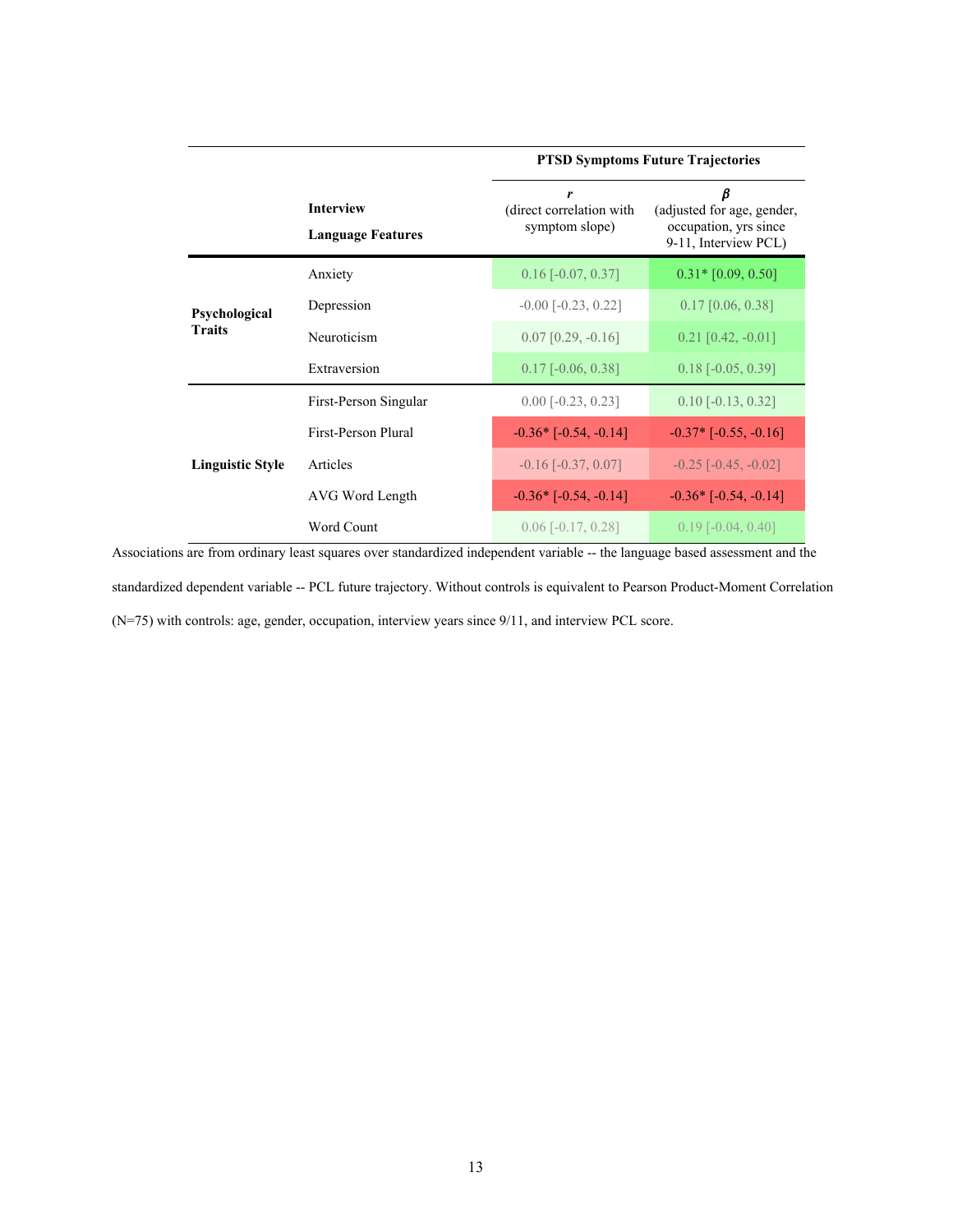

**Fig. 2**. Average future PCL score trajectories of top (red) and bottom (blue) terciles of responders based on language-based assessments: word usages of first-person plurals (left), anxious language patterns (right) and average word lengths (bottom). All trajectories have been adjusted for interview (baseline) PCL scores, representing the residual after accounting for the expected trajectory at baseline. All differences are significant at p<0.05 (see supplemental table S1 for further analysis).

## **Discussion**

The goal of the present study was to examine whether AI-based language assessments developed in non-clinical contexts were reliably 1) associated with PTSD on self-reported questionnaires, and 2) able to predict the extent to which one's symptoms would get better or worse (trajectory) within a long-term clinical setting. The study found support for the view that language-based assessments could be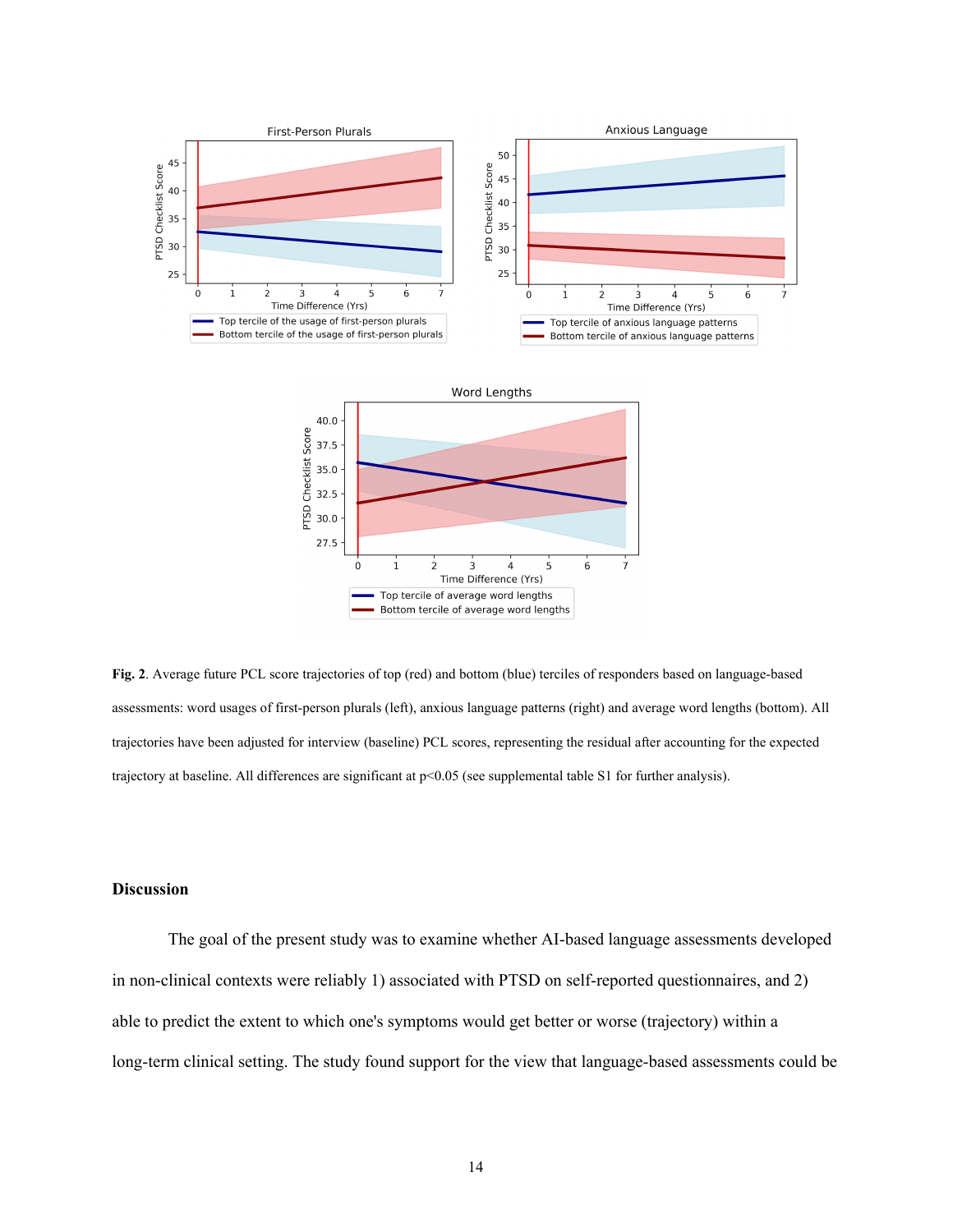reliably used in a clinical setting when processing naturalistic interviews: specifically, we found that language-based features were indicative of current functioning (supporting aim 1) and that language-based features could predict future PTSD symptom trajectories (supporting aim 2). This study, for the first time, suggested that AI assessments of interviews from a clinical sample not focused specifically on the topic of mental health could be used to identify features indicative of a person's current and future mental well-being.

#### *Implications*

There are three major implications from this work. First, AI-based assessments of interviews were associated with assessment of mental health scores concurrently, supporting the first aim. Specifically, depressed language was associated with greater PTSD symptom severity, as is self-focused language. This corroborates the clinical conceptualization of PTSD as involving self-focused rumination which maintains PTSD symptoms over time (Michael, Halligan, Clark, & Ehlers, 2007).

Second, use of more anxious language predicted increased PTSD symptoms in the future, even when adjusting for age, gender, occupation, and years since the 9/11 disaster. This suggests that while immediate PTSD severity is associated with low mood, a worsening of PTSD is determined by anxiety, rather than depression. These results may suggest that while immediate PTSD severity is reflected in affective experience, it may be the cognitive processes associated with anxiety (worry, rumination) that underlie future increases in PTSD symptoms. This dovetails with accounts of PTSD that understand it to be maintained through rumination and worry (Michael et al., 2007).

Third, use of more first-person plural pronouns ("we", "us", "our") predicted decreased PTSD symptoms in the future when adjusting for the confound variables. This supports research showing that social support is an important affordance that can buffer against and help alleviate the psychopathological load of a traumatic life event. Previous findings have suggested that processes associated with chronic

15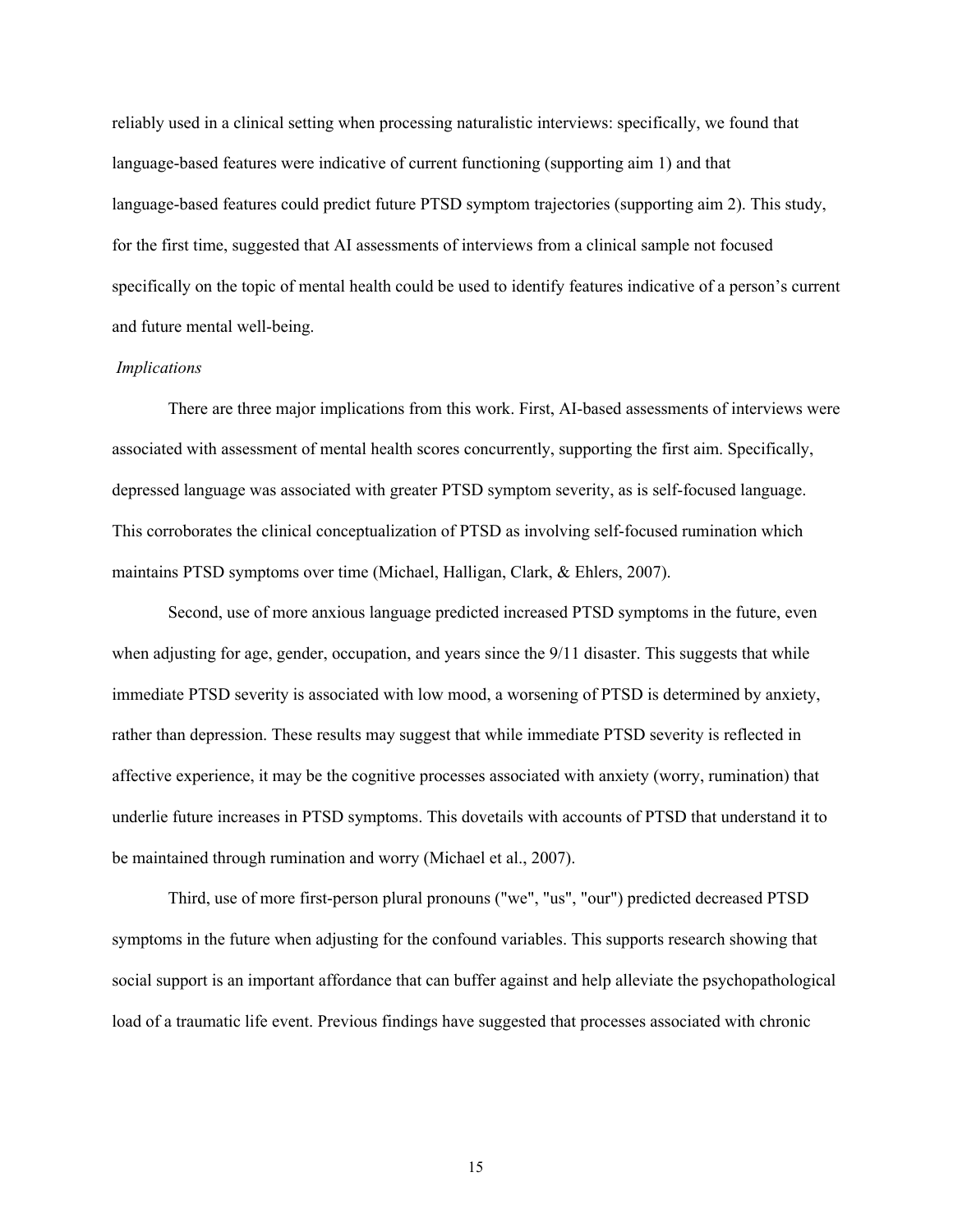sympathetic arousal (which include the chronic activation of the HPA-axis in states of hypervigilance) may be "buffered against" by social interactions with kin and close others (e.g., McGowan, 2002).

## *Depressive Language and Current PTSD Severity*

Depressive language ( $\beta$ =0.32; p=0.044) and high usage of first-person singulars ( $\beta$ =0.31; p=0.044) were most highly correlated with high PCL scores even after accounting for age, gender, years since 9/11, and responder occupation. These associations were consistent with findings from prior studies showing an association of PTSD symptoms with increased risk of depression (Breslau, Davis, Peterson, & Schultz, 2000; Stander, Thomsen, & Highfill-McRoy, 2014). Similarly, high usage of first-person singular in messages are negatively correlated with life satisfaction (Schwartz et al., 2013). Anxious and neurotic language patterns had strong positive correlations with PCL scores, which align with a previous study that identified avoidance and hyperarousal symptoms as frequently reported symptoms (Bromet et al., 2016). For the associations between personality traits and PTSD symptoms, previous studies found that low extraversion and high neuroticism are associated with an increased risk of PTSD (Breslau, Davis, & Andreski, 1995; Fauerbach, Lawrence, Schmidt, Munster, & Costa, 2000), and we observed the same patterns of our language-based extraversion and neuroticism with PTSD severity.

#### *Predictors of PTSD Symptom Trajectories*

We examined language-based assessments as a predictor of responders' PCL trajectories after their interviews. Usage of first-person plurals and longer average word lengths were most highly correlated with improvement in PTSD in all cases, whether adjusting for baseline PCL-score and demographics or not. For other language-based assessments, coefficient effect sizes increased when we accounted for confounding due to the suppression effects mainly attributable to PCL scores, age at interview, and gender (see supplemental Table S1).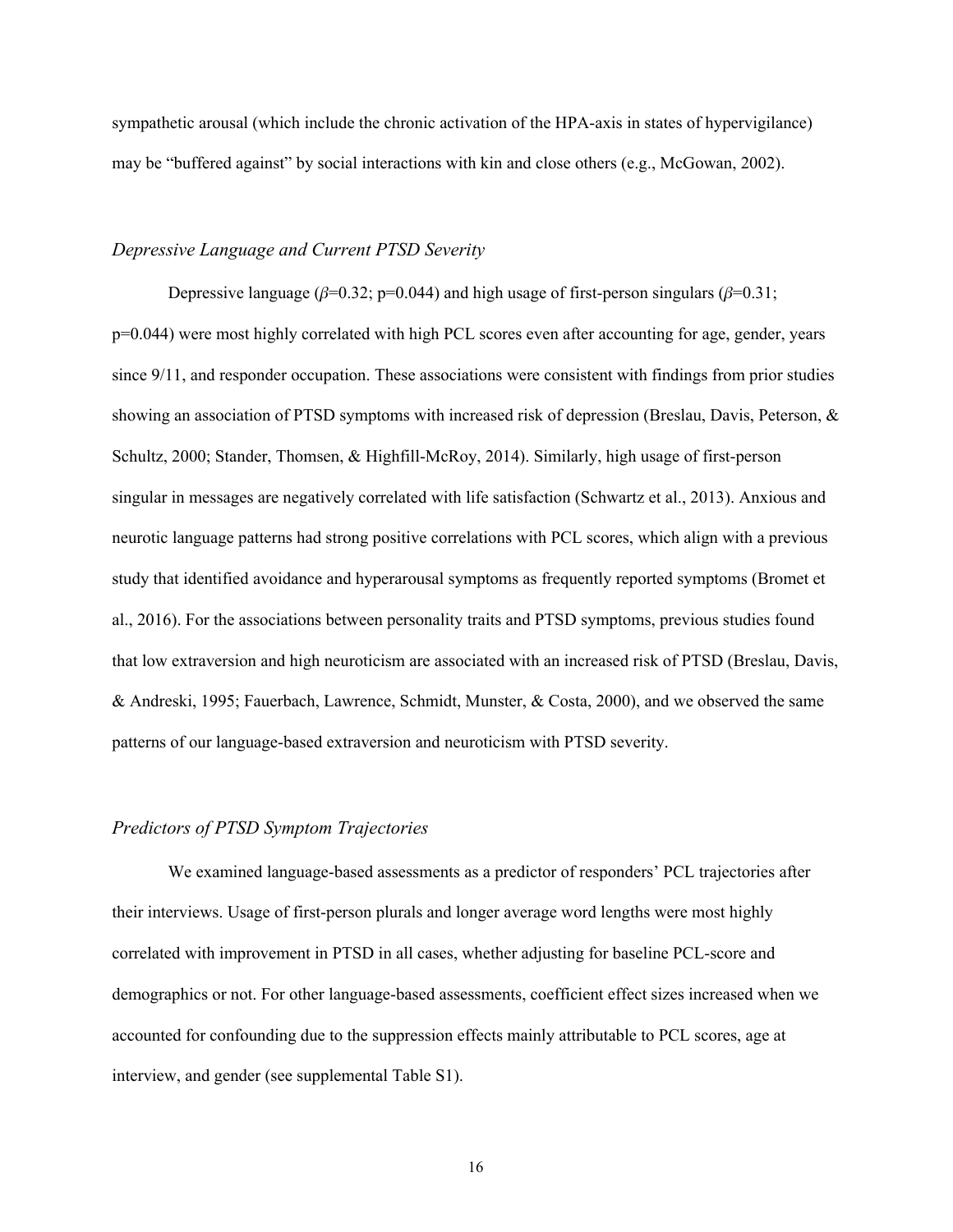Furthermore, we analyzed potential mediation effects of marital status to address whether differences in the use of pronouns were merely reflecting marital status although previous work does not suggest such a relationship (Simmons, Gordon, & Chambless, 2015). Our results showed that these two types of language-based assessments predicted beyond marital status as their correlations remained statistically significant after adjusting for both controls and marital status (see supplemental Table S2 and Table S3). This demonstrates that these linguistic markers capture an orientation towards the self and others over and above marital status.

## *Social Support*

In line with an extensive literature in psychology, we observed the use of "I" vs. "we" pronouns to mark classes of psychological processes that determined adjustment to and recovery from trauma. Previous work has related higher use of first-person singular pronouns ("I"-talk) self-focus (Carey et al., 2015); we found it correlated with high cross-sectional PTSD severity. On the other hand, we found high usage of first-person plural pronouns ("we") to be associated with a decrease of PTSD symptoms in the future. **Self-focused thinkin**g has been identified as a transdiagnostic factor of PTSD and depressive symptoms marking an often maladaptive preoccupation with the self and negative experience (Martin, 1985; Ingram, 1990; Birrer & Michael, 2011). The use of "I" pronouns, in turn, has previously been found to be a dependable marker of self-focus in natural language (Wegner & Giuliano 1980; Watkins and Teasdale, 2001; Carey et al., 2015). Beyond mere self-focus, depression and negative affectivity have also been robustly associated with higher use first person singular pronouns (Rude et al., 2004; Holtzman, 2017) and PTSD (Miragoli, Camisasca, & Di Blasio, 2019); PTSD also with few "we" pronouns (Papini, Yoon, Rubin, Lopez-Castro, & Hien, 2015). Our study showed further evidence for these patterns: greater use of "I" pronouns positively correlated with severe cross-sectional PTSD symptoms , and high usage of "we" pronouns predicted decreasing PTSD symptoms in the future.

17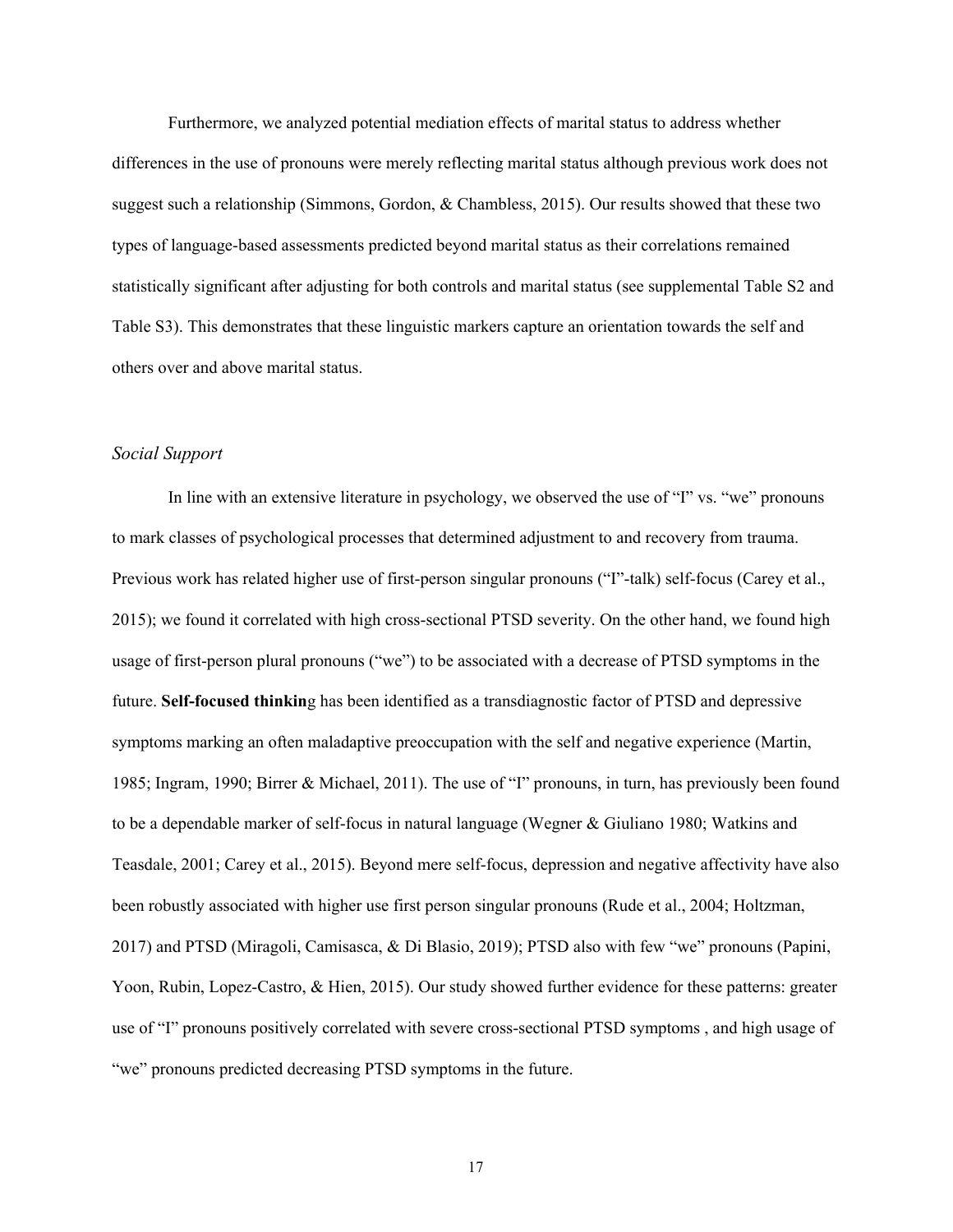## *Limitations*

This was the first study to evaluate the relationship between automatic language-based assessments from interviews and PTSD symptoms of a trauma population, and there were several limitations. First, our sample covered a particular cohort of trauma survivors, those responding to the WTC disaster, so generalizability of present findings to other occupations and demographic groups is unknown. Future research would need to investigate whether the results replicate to additional populations. Second, language-based assessment predicted future change in PTSD and suggested that cognitive and social risk processes may be involved, but mechanisms underpinning these predictive effects were not tested directly. Third, while our feature-based identification process was completed in a large database with ample capacity to train robust AI models, the present analysis had a relatively small sample size that could only be reliably used for application and was too small to retrain models for the current population. Future work in larger samples will be able to tailor AI-based assessments to specific populations and clinical questions substantially enhancing their predictive power.

## *Potential use in Clinical Care*

Clinical evaluation of PTSD symptoms in trauma-exposed patients is time-consuming and burdensome. Moreover, primary care providers often lack expertise to complete this assessment. Our results show that natural language can provide clinically useful information both for detection of PTSD and prediction of future symptom escalation. These methods can be applied to routine clinical interviews completed by staff without mental health expertise. Although oral history interviews used in this project were lengthy, previous research has shown that interactions as brief as 5 minutes (e.g. 200 words) can be sufficient to obtain reliable AI-based assessments (Kern et al., 2016). These assessments would not replace a psychiatric evaluation, but can be useful for screening in primary care and as an aid to

18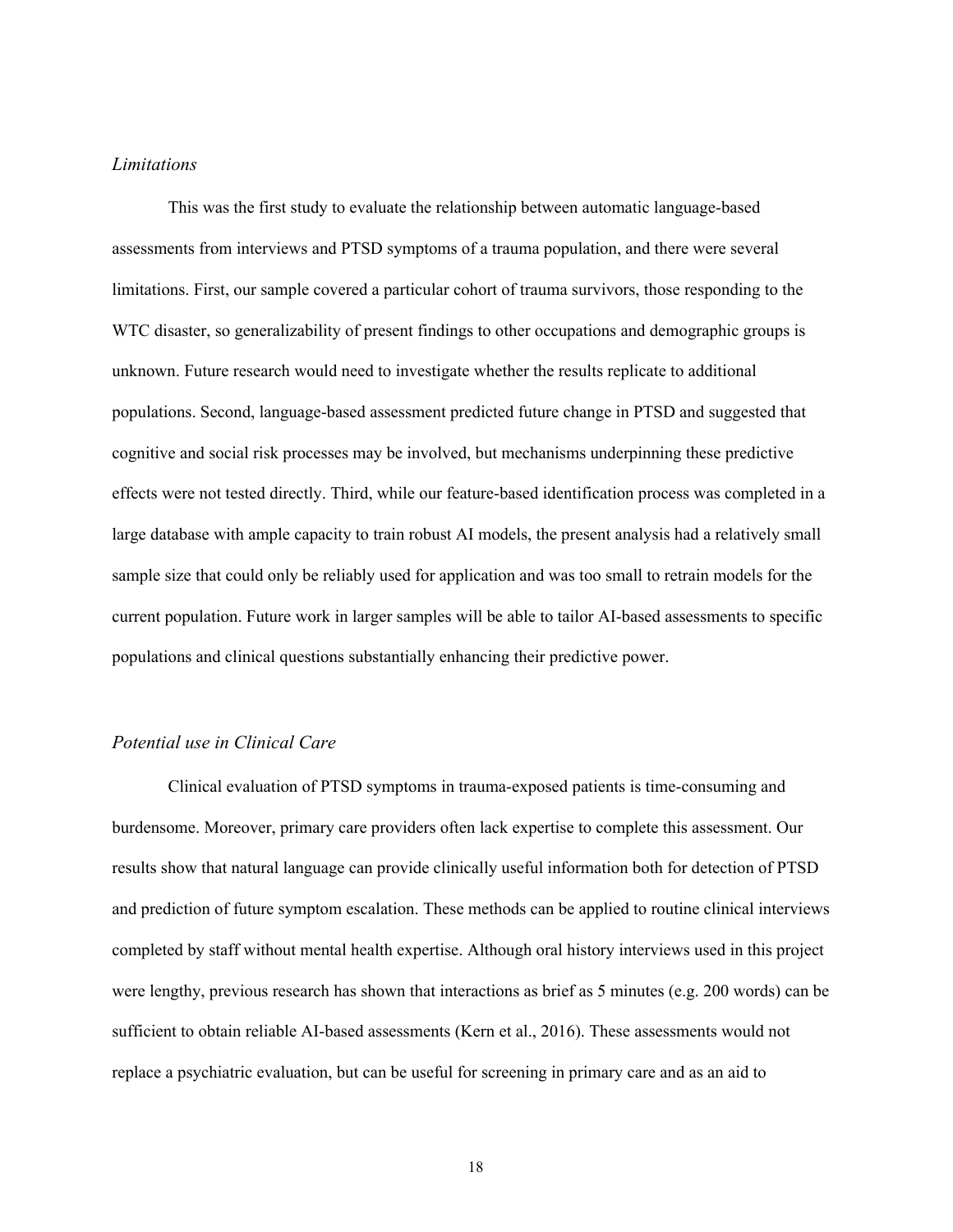psychiatrists, picking-up on diagnostic and prognostic features in language that may be missed clinically. Specific language-based risk factors could inform treatment selection, such as low social support, and may suggest group therapy or peer support interventions, whereas maladaptive cognitive styles suggest cognitive behavioral therapy.

#### *Conclusion*

We found automated AI-based assessments utilizing the language of WTC responders in their oral history interviews predicted their PTSD symptoms in both cross-sectional and longitudinal trajectory analyses. The patterns and the correlations from these studies should be examined cautiously, and may require independent confirmations from other WTC cohorts and across different types of exposures before general applications for PTSD treatments. Still, the patterns of language-based assessments consistent with previous findings in other settings and their strong statistical correlations provided unique insights and explanations beyond commonly known confounds or risk factors such as age, gender, occupation, marital status or even questionnaire-based depression measures, suggesting support for clinicians towards more precise decisions. More generally, language-based assessments which capture individual digital phenotypes and distinctive linguistic markers from transcripts of interviews are very useful for investigating underlying causes of PTSD and may play a critical role as a supplement for enhancing personalized preventive care (Hamburg & Collins, 2010) and more effective treatments for PTSD; they may even enable real-time screening or preventive measures with reduced costs and less therapist time for helping a large number of people exposed to large-scale traumatic events (e.g., natural disasters, WTC PTSD) similar to a previous online PTSD treatment (Lewis et al., 2017). Nevertheless, future studies with applying language-based assessment on larger samples will be required in order to more precisely validate their statistical significance and correlations, and even further studies into subphenotypes and more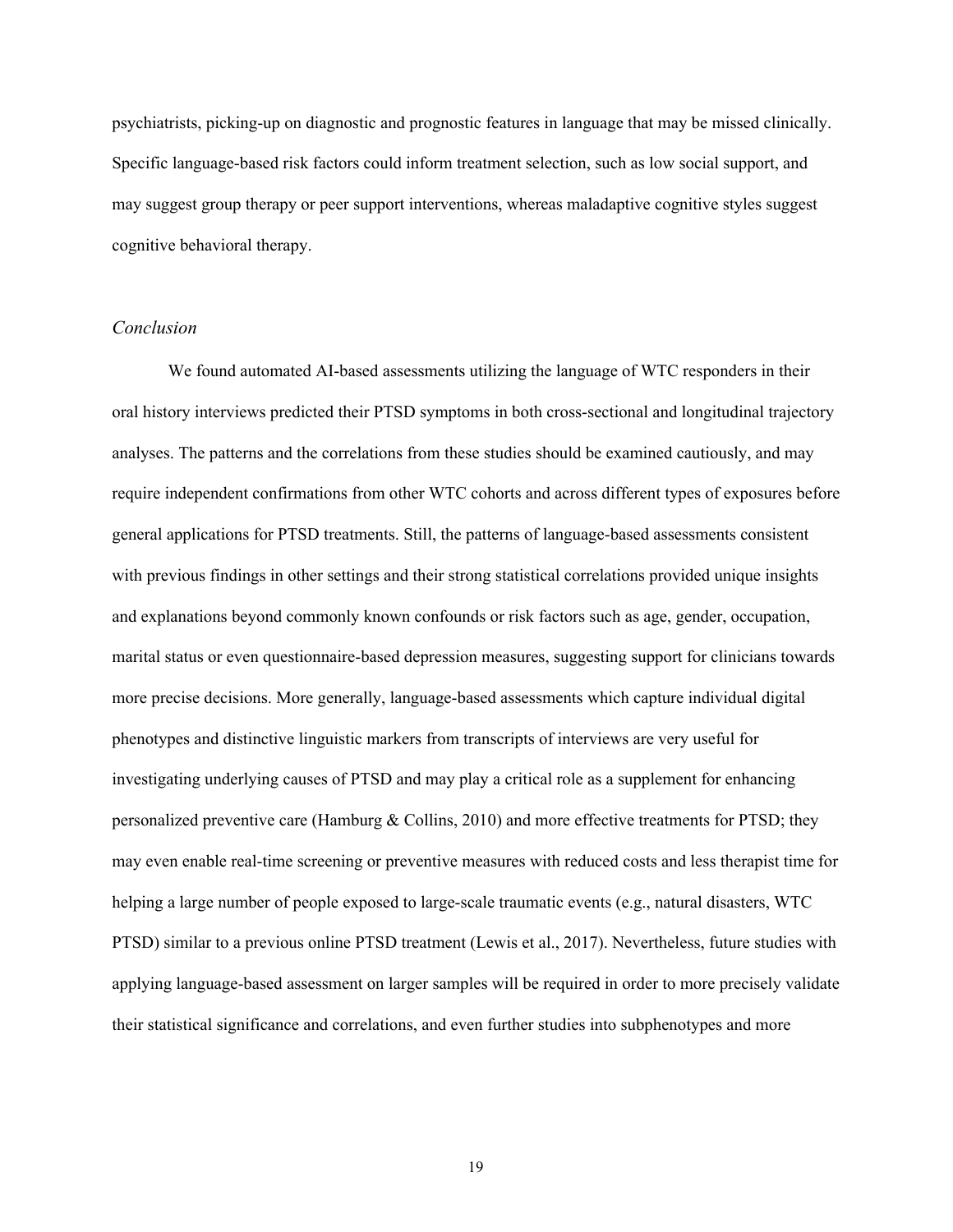detailed categorizations of language-based assessments will lead to more diverse analysis with rich high-dimensional digital phenotypes.

## **Acknowledgements**

The authors are extremely grateful to the WTC rescue and recovery workers, who gave of themselves so readily in response to the WTC attacks and agreed to participate in this ongoing research effort. We also thank the clinical staff of the World Trade Center Medical Monitoring and Treatment Programs for their dedication and the labor and community organizations for their continued support. Son and Schwartz were supported, in part, by NIH R01 AA028032-01.

## **Declaration of Interest**

None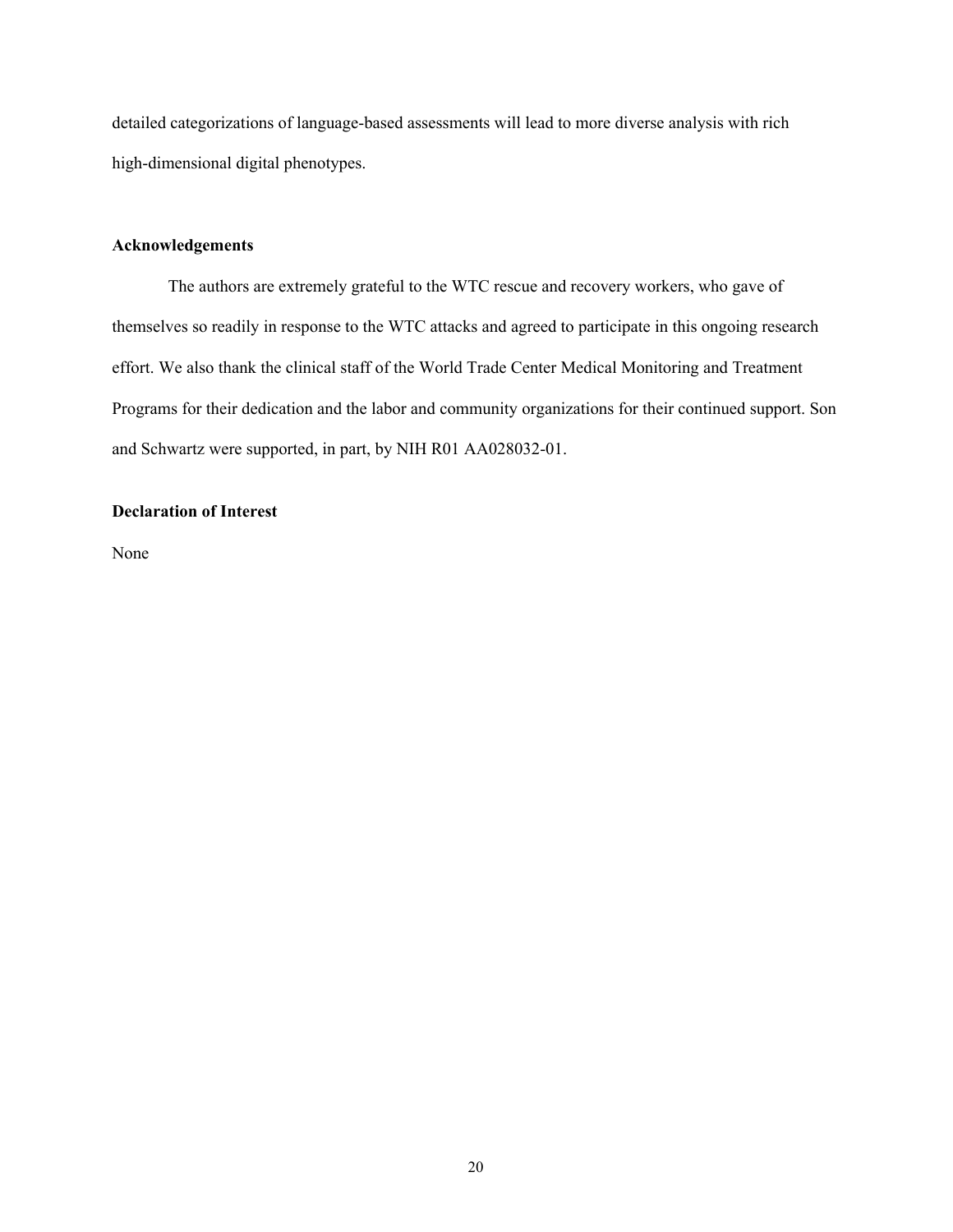#### **References**

**Eichstaedt, J. C., Smith, R. J., Merchant, R. M., Ungar, L. H., Crutchley, P., Preoţiuc-Pietro, D., ... & Schwartz, H. A.** (2018). Facebook language predicts depression in medical records. Proceedings of the National Academy of Sciences, 115(44), 11203-11208.

**Matero, M., Idnani, A., Son, Y., Giorgi, S., Vu, H., Zamani, M., ... & Schwartz, H. A.** (2019, June). Suicide risk assessment with multi-level dual-context language and bert. In Proceedings of the Sixth Workshop on Computational Linguistics and Clinical Psychology (pp. 39-44).

**De Choudhury, M., Kiciman, E., Dredze, M., Coppersmith, G., & Kumar, M.** (2016, May). Discovering shifts to suicidal ideation from mental health content in social media. In Proceedings of the 2016 CHI conference on human factors in computing systems (pp. 2098-2110).

**Hamburg, M. A., & Collins, F. S.** (2010). The path to personalized medicine. New England Journal of Medicine, 363(4), 301-304.

**Baddeley, J. L. & Singer, J. A.** (2008). Telling losses: Personality correlates and functions of bereavement narratives. Journal of Research in Personality, 42(2):421-438.

**Bergen, P. L.** (2019). September 11 attacks. [Online; posted 10-September-2019].

**Blanchard, E. B., Jones-Alexander, J., Buckley, T. C., & Forneris, C. A.** (1996). Psychometric properties of the PTSD Checklist (PCL). Behaviour research and therapy, 34(8):669-673.

**Boscarino, J. A. & Adams, R. E.** (2009). PTSD onset and course following the world trade center disaster: findings and implications for future research. Social psychiatry and psychiatric epidemiology, 44(10):887-898.

**Bromet, E., Hobbs, M., Clouston, S., Gonzalez, A., Kotov, R., & Luft, B.** (2016). DSM-IV post-traumatic stress disorder among World Trade Center responders 11-13 years after the disaster of 11 September 2001 (9/11). Psychological medicine, 46(4):771-783.

21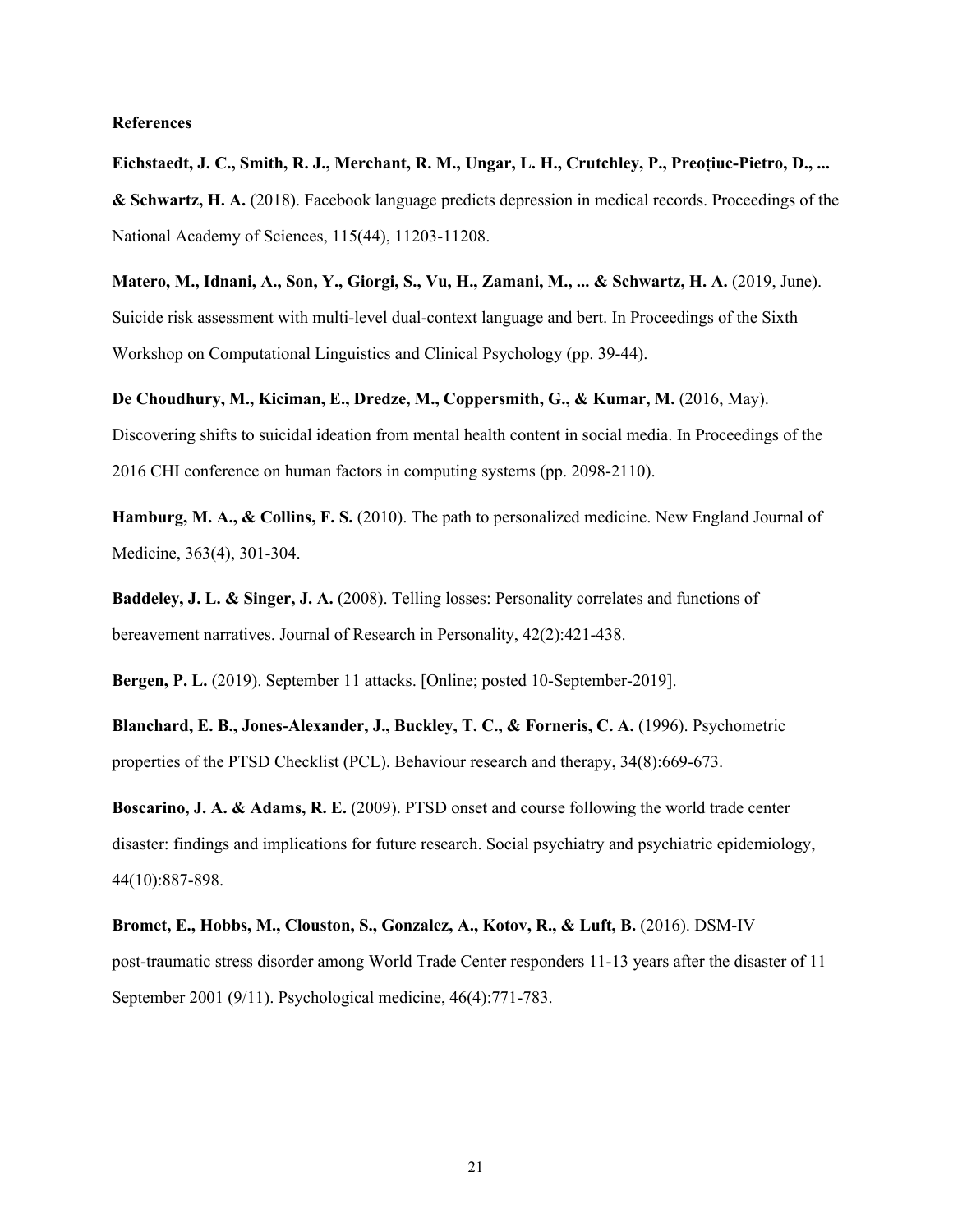Cone, J. E., Li, J., Kornblith, E., Gocheva, V., Stellman, S. D., Shaikh, A., Schwarzer, R., & Bowler, **R. M.** (2015). Chronic probable PTSD in police responders in the world trade center health registry ten to eleven years after 9/11. American Journal of Industrial Medicine, 58(5):483-493.

**Cukor, J., Wyka, K., Mello, B., Olden, M., Jayasinghe, N., Roberts, J., Giosan, C., Crane, M., & Difede, J.** (2011). The longitudinal course of PTSD among disaster workers deployed to the world trade center following the attacks of september 11th. Journal of Traumatic Stress, 24(5):506-514.

**Durkin, E.** (2018). September 11: nearly 10,000 people affected by 'cesspool of cancer'. [Online; posted 11-September-2018].

**Kern, M. L., Eichstaedt, J. C., Schwartz, H. A., Dziurzynski, L., Ungar, L. H., Stillwell, D. J., Kosinski, M., Ramones, S. M., & Seligman, M. E.** (2014). The online social self: An open vocabulary approach to personality. Assessment, 21:158-169.

Kern, M. L., Park, G., Eichstaedt, J. C., Schwartz, H. A., Sap, M., Smith, L. K., & Ungar, L. H. (2016). Gaining insights from social media language: Methodologies and challenges. *Psychological methods*, *21*(4), 507.

**Lewis, M. L. & Frank, M. C.** (2016). The length of words reflects their conceptual complexity. Cognition, 153:182-195.

**Luft, B., Schechter, C., Kotov, R., Broihier, J., Reissman, D., Guerrera, K., Udasin, I., Moline, J., Harrison, D., Friedman-Jimenez, G., et al.** (2012). Exposure, probable PTSD and lower respiratory illness among world trade center rescue, recovery and clean-up workers. Psychological medicine, 42(5):1069-1079.

**Neria, Y., Olfson, M., Gameroff, M. J., DiGrande, L., Wickramaratne, P., Gross, R., Pilowsky, D. J., Neugebaur, R., Manetti-Cusa, J., Lewis-Fernandez, R., et al.** (2010). Long-term course of probable PTSD after the 9/11 attacks: A study in urban primary care. Journal of traumatic stress, 23(4):474-482.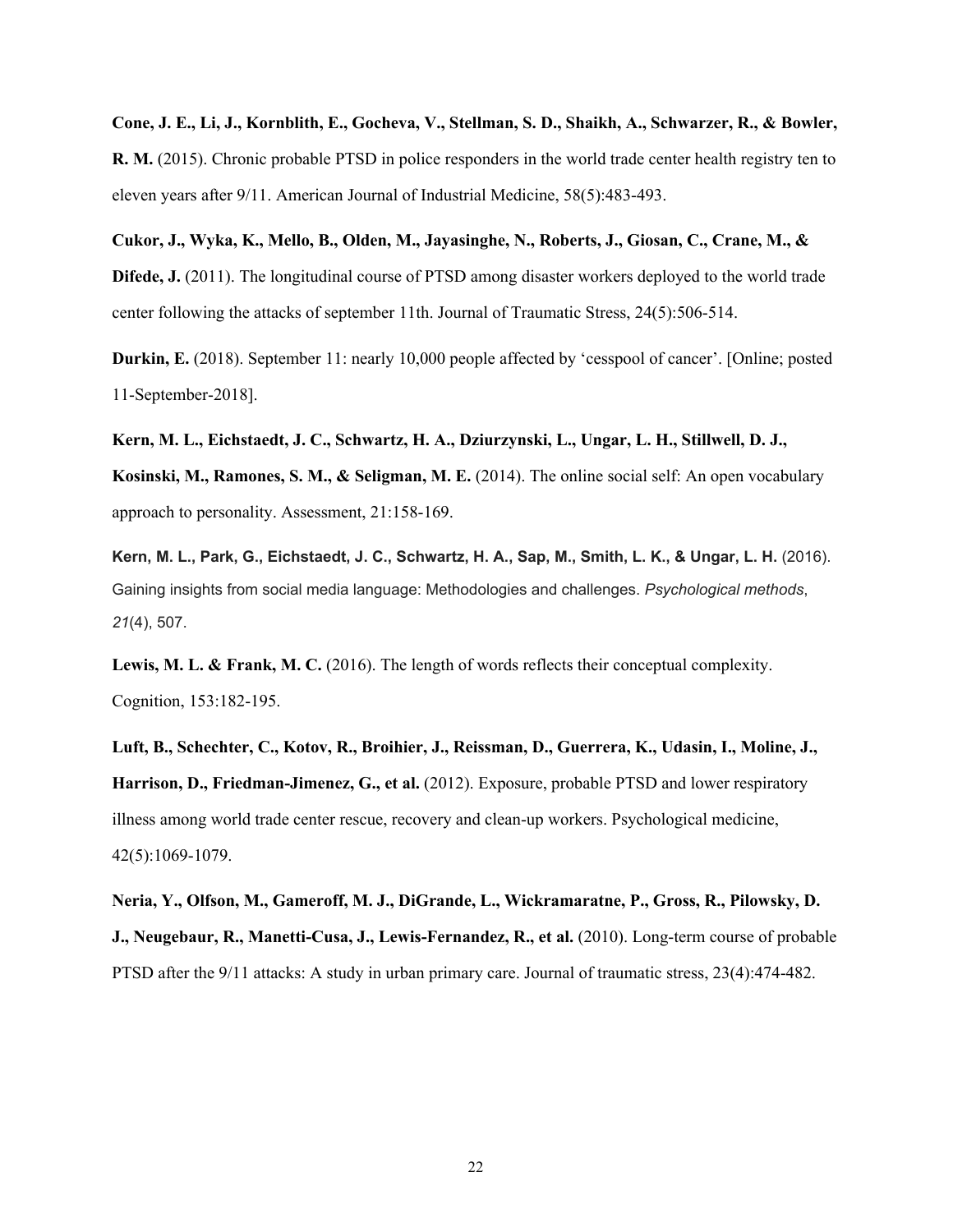Park, G., Schwartz, H. A., Eichstaedt, J. C., Kern, M. L., Kosinski, M., Stillwell, D. J., Ungar, L. H., **& Seligman, M. E.** (2015). Automatic personality assessment through social media language. Journal of personality and social psychology, 108(6):934.

**Pennebaker, J. W., Boyd, R. L., Jordan, K., & Blackburn, K.** (2015). The development and psychometric properties of LIWC 2015. Technical report.

Pietrzak, R. H., Feder, A., Singh, R., Schechter, C. B., Bromet, E. J., Katz, C., Reissman, D., Ozbay, **F., Sharma, V., Crane, M., et al.** (2014). Trajectories of PTSD risk and resilience in World Trade Center responders: an 8-year prospective cohort study. Psychological Medicine, 44(1):205-219.

**Ramirez-Esparza, N., Chung, C. K., Kacewicz, E., & Pennebaker, J. W.** (2008). The psychology of word use in depression forums in english and in spanish: Texting two text analytic approaches. In ICWSM.

**Rude, S., Gortner, E.-M., & Pennebaker, J.** (2004). Language use of depressed and depression-vulnerable college students. Cognition & Emotion, 18(8):1121-1133.

Schwartz, H. A., Eichstaedt, J., Kern, M., Park, G., Sap, M., Stillwell, D., Kosinski, M., & Ungar, L. (2014). Towards assessing changes in degree of depression through facebook. In Proceedings of the workshop on computational linguistics and clinical psychology: from linguistic signal to clinical reality, pages 118-125.

**Schwartz, H. A., Eichstaedt, J. C., Kern, M. L., Dziurzynski, L., Ramones, S. M., Agrawal, M., Shah, A., Kosinski, M., Stillwell, D., Seligman, M. E., et al.** (2013). Personality, gender, and age in the language of social media: The open-vocabulary approach. PloS one, 8(9):e73791

**Schwartz, H. A., Giorgi, S., Sap, M., Crutchley, P., Ungar, L., & Eichstaedt, J.** (2017). Dlatk: Differential language analysis toolkit. In Proceedings of the 2017 conference on empirical methods in natural language processing: System demonstrations, pages 55-60.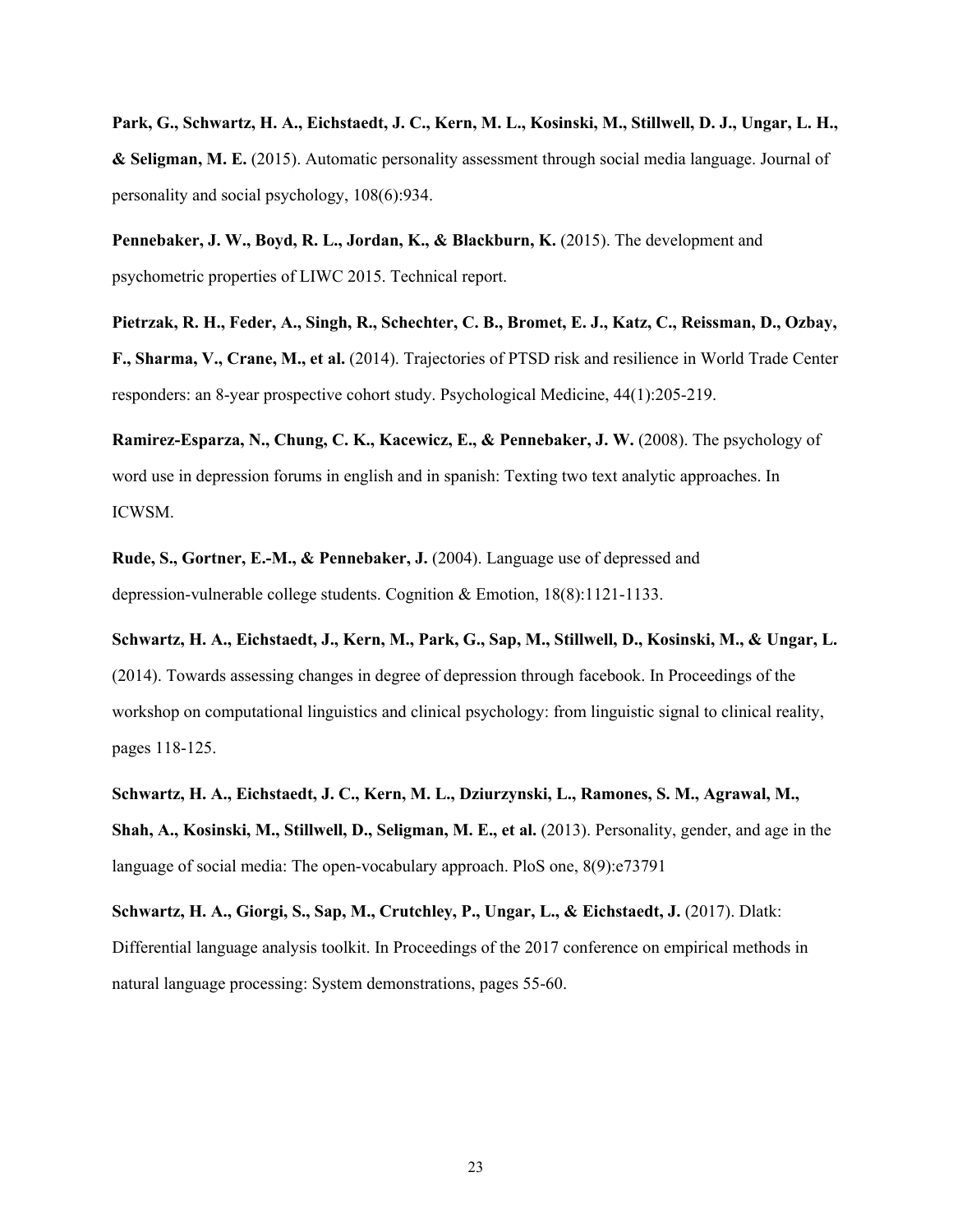**Schwartz, H. A. & Ungar, L. H.** (2015). Data-driven content analysis of social media: A systematic overview of automated methods. The ANNALS of the American Academy of Political and Social Science, 659:78-94.

**Son, Y., Bayas, N., & Schwartz, H. A.** (2018). Causal explanation analysis on social media. In Proceedings of the 2018 Conference on Empirical Methods in Natural Language Processing, pages 3350-3359.

Son, Y., Buffone, A., Raso, J., Larche, A., Janocko, A., Zembroski, K., Schwartz, H. A., & Ungar, L. (2017). Recognizing counterfactual thinking in social media texts. In Proceedings of the 55th Annual Meeting of the Association for Computational Linguistics (Volume 2: Short Papers), pages 654-658.

**Tausczik, Y. R. & Pennebaker, J. W.** (2010). The psychological meaning of words: Liwc and computerized text analysis methods. Journal of language and social psychology, 29(1):24-54.

**Hammock, A. C., Dreyer, R. E., Riaz, M., Clouston, S. A., McGlone, A., & Luft, B.** (2019). Trauma and relationship strain: oral histories with World Trade Center disaster responders. Qualitative health research, 29(12), 1751-1765.

Kern, M. L., Park, G., Eichstaedt, J. C., Schwartz, H. A., Sap, M., Smith, L. K., & Ungar, L. H. (2016). Gaining insights from social media language: Methodologies and challenges. *Psychological methods*, *21*(4), 507.

**Dunn, O. J. (1961).** Multiple comparisons among means. *Journal of the American statistical association*, *56*(293), 52-64.

**Schwartz, H. A., Eichstaedt, J. C., Kern, M. L., Dziurzynski, L., Lucas, R. E., Agrawal, M., ... & Ungar, L.** (2013, June). Characterizing geographic variation in well-being using tweets. In Seventh International AAAI Conference on Weblogs and Social Media.

**Breslau, N., Davis, G. C., Peterson, E. L., & Schultz, L. R.** (2000). A second look at comorbidity in victims of trauma: The posttraumatic stress disorder–major depression connection. *Biological psychiatry*, *48*(9), 902-909.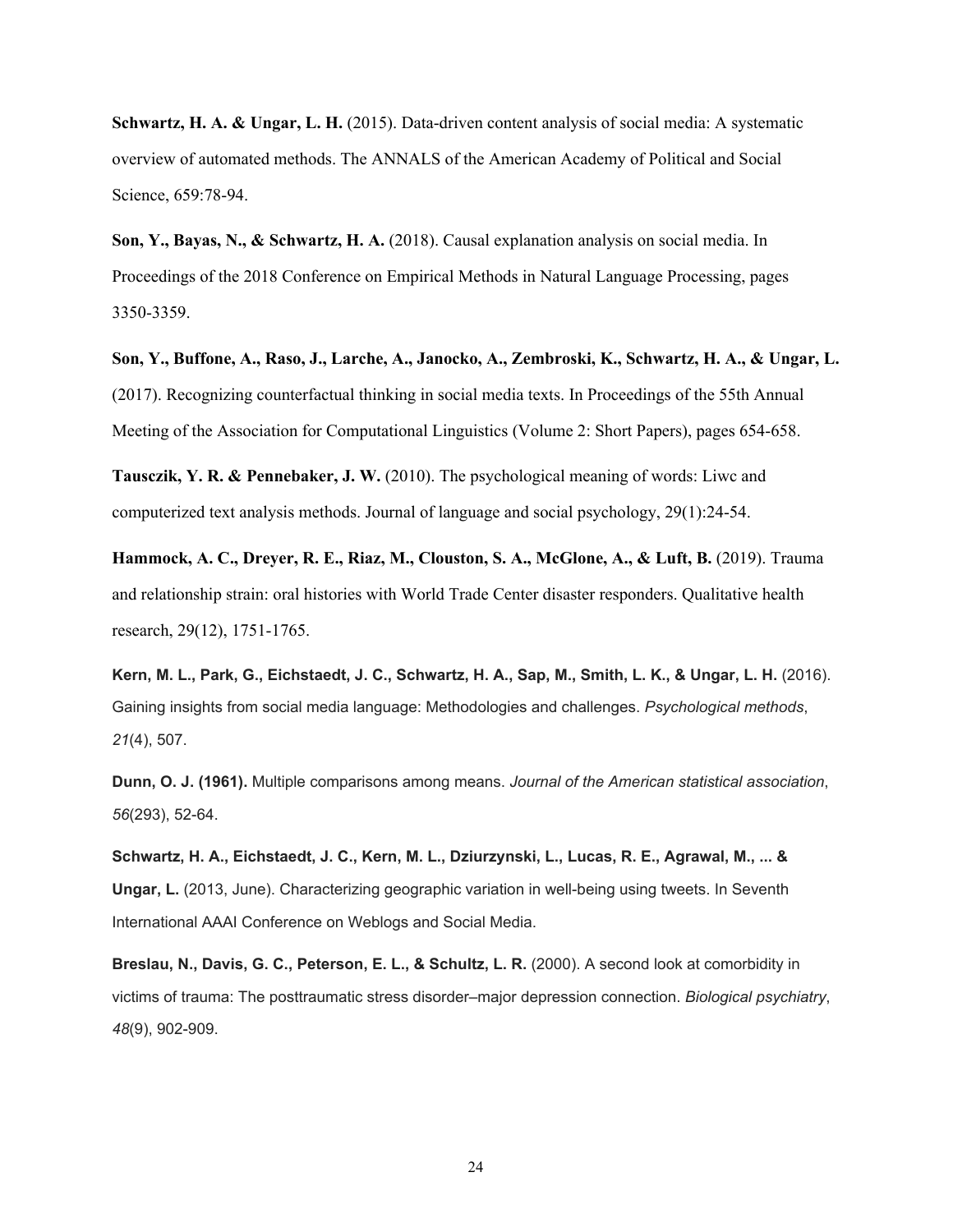**Koenen, K. C., Stellman, S. D., Sommer Jr, J. F., & Stellman, J. M.** (2008). Persisting posttraumatic stress disorder symptoms and their relationship to functioning in Vietnam veterans: a 14-year follow-up. Journal of traumatic stress, 21(1), 49-57.

Koenen, Karestan C.,

**Stander, V. A., Thomsen, C. J., & Highfill-McRoy, R. M.** (2014). Etiology of depression comorbidity in combat-related PTSD: a review of the literature. Clinical psychology review, 34(2), 87-98.

**Simmons, R. A., Gordon, P. C., & Chambless, D. L.** (2005). Pronouns in marital interaction: What do "you" and "I" say about marital health?. Psychological science, 16(12), 932-936.

**Khawaja, M. A., Chen, F., & Marcus, N**. (2010, February). Using language complexity to measure cognitive load for adaptive interaction design. In *Proceedings of the 15th international conference on Intelligent user interfaces* (pp. 333-336).

**Hartley, J., Pennebaker, J. W., & Fox, C.** (2003). Abstracts, introductions and discussions: How far do they differ in style?. Scientometrics, 57(3), 389-398.

**Andrykowski, M. A., Cordova, M. J., Studts, J. L., & Miller, T. W.** (1998). Posttraumatic stress disorder after treatment for breast cancer: Prevalence of diagnosis and use of the PTSD Checklist—Civilian Version (PCL—C) as a screening instrument. Journal of consulting and clinical psychology, 66(3), 586.

Bovin, M. J., Marx, B. P., Weathers, F. W., Gallagher, M. W., Rodriguez, P., Schnurr, P. P., & Keane, **T. M.** (2016). Psychometric properties of the PTSD checklist for diagnostic and statistical manual of mental disorders–fifth edition (PCL-5) in veterans. Psychological assessment, 28(11), 1379.

**Zirikly, A., Resnik, P., Uzuner, O., & Hollingshead, K.** (2019, June). CLPsych 2019 shared task: Predicting the degree of suicide risk in Reddit posts. In Proceedings of the Sixth Workshop on Computational Linguistics and Clinical Psychology (pp. 24-33).

**De Choudhury, M., Gamon, M., Counts, S., & Horvitz, E.** (2013, June). Predicting depression via social media. In Seventh international AAAI conference on weblogs and social media.

**Sun, J., Schwartz, H. A., Son, Y., Kern, M. L., & Vazire, S.** (2019). The language of well-being: Tracking fluctuations in emotion experience through everyday speech. Journal of personality and social psychology.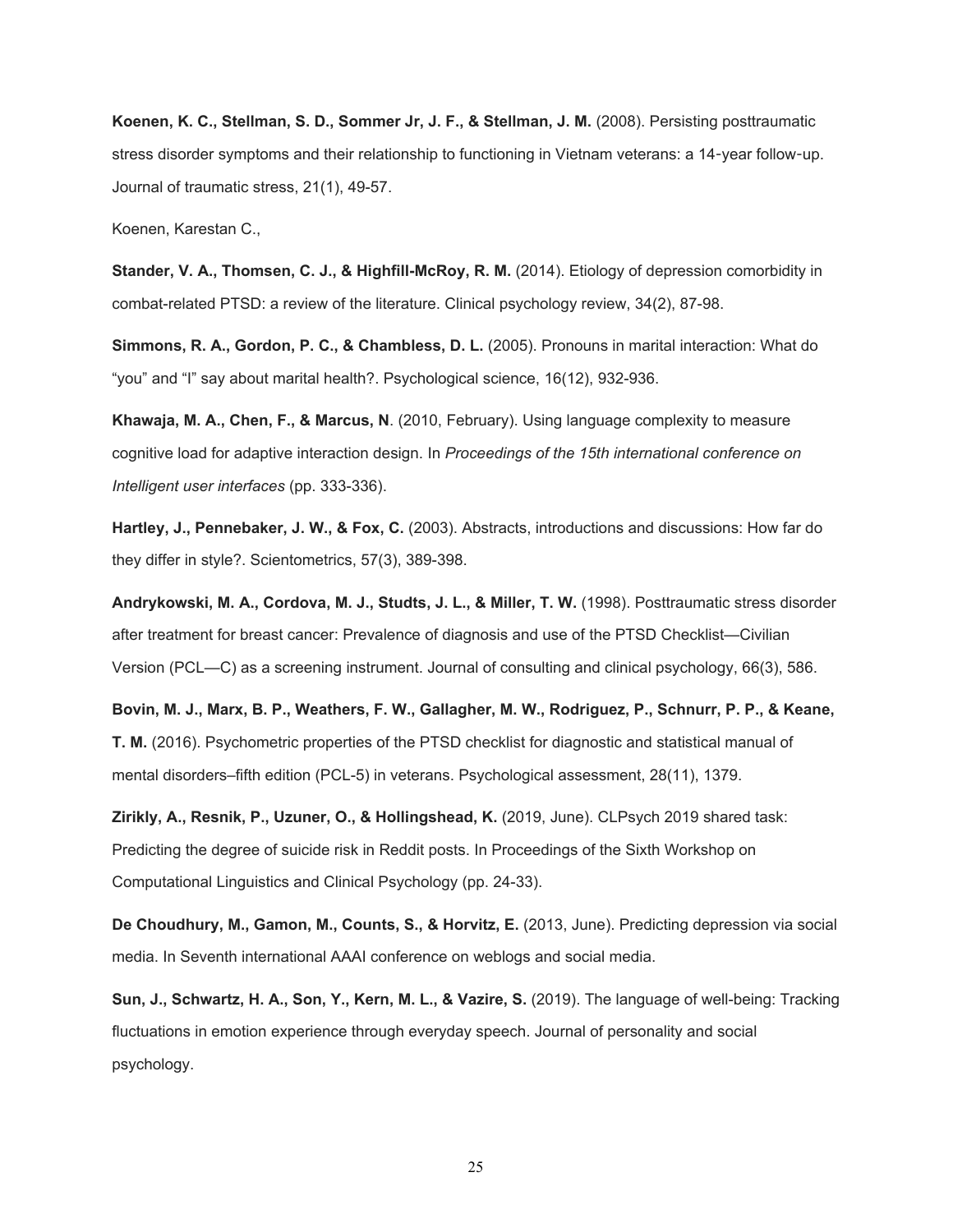**Fauerbach, J. A., Lawrence, J. W., Schmidt Jr, C. W., Munster, A. M., & Costa Jr, P. T.** (2000). Personality predictors of injury-related posttraumatic stress disorder. The Journal of Nervous and Mental Disease, 188(8), 510-517.

**Breslau, N., Davis, G. C., & Andreski, P.** (1995). Risk factors for PTSD-related traumatic events: a prospective analysis. The American journal of psychiatry.

Carey, A. L., Brucks, M. S., Küfner, A. C., Holtzman, N. S., Back, M. D., Donnellan, M. B., ... & Mehl, **M. R.** (2015). Narcissism and the use of personal pronouns revisited. Journal of personality and social psychology, 109(3), e1.

**Birrer, E., & Michael, T.** (2011). Rumination in PTSD as well as in traumatized and non-traumatized depressed patients: A cross-sectional clinical study. *Behavioural and Cognitive Psychotherapy*, *39*(4), 381-397.

**Martin, M.** (1985). Neuroticism as predisposition toward depression: A cognitive mechanism. Personality and Individual Differences, 6(3), 353-365.

**Ingram, R. E.** (1990). Self-focused attention in clinical disorders: review and a conceptual model. Psychological bulletin, 107(2), 156.

**Wegner, D. M., & Giuliano, T.** (1980). Arousal-induced attention to self. Journal of Personality and Social Psychology, 38(5), 719.

**Watkins, E. D., & Teasdale, J. D.** (2001). Rumination and overgeneral memory in depression: effects of self-focus and analytic thinking. Journal of abnormal psychology, 110(2), 353.

**Holtzman, N. S.** (2017). A meta-analysis of correlations between depression and first person singular pronoun use. Journal of Research in Personality, 68, 63-68.

**Miragoli, S., Camisasca, E., & Di Blasio, P.** (2019). Investigating linguistic coherence relations in child sexual abuse: A comparison of PTSD and non-PTSD children. Heliyon, 5(2), e01163.

**Papini, S., Yoon, P., Rubin, M., Lopez-Castro, T., & Hien, D. A.** (2015). Linguistic characteristics in a non-trauma-related narrative task are associated with PTSD diagnosis and symptom severity. Psychological Trauma: Theory, Research, Practice, and Policy, 7(3), 295.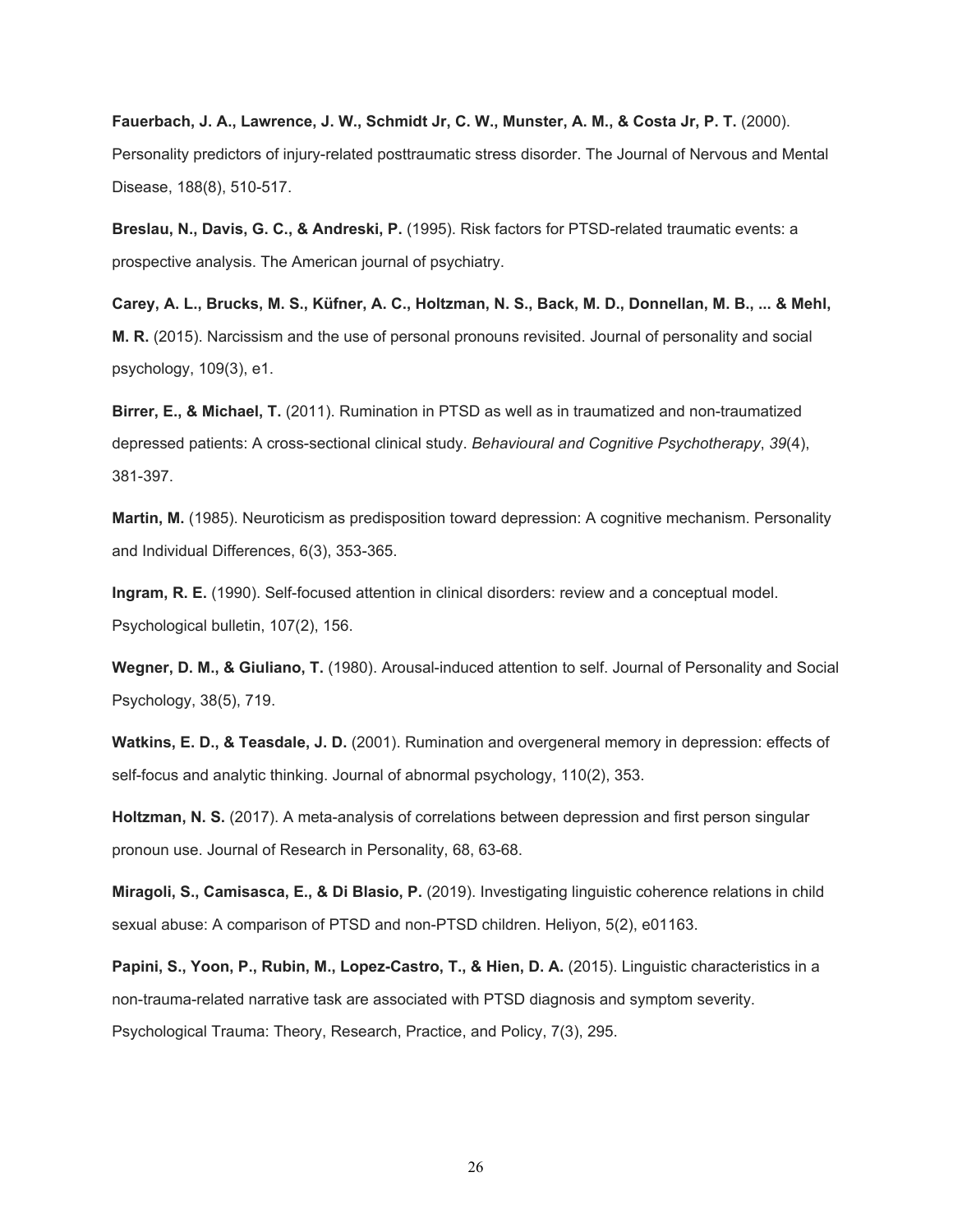Lewis, C. E., Farewell, D., Groves, V., Kitchiner, N. J., Roberts, N. P., Vick, T., & Bisson, J. I. (2017). Internet-based guided self-help for posttraumatic stress disorder (PTSD): Randomized controlled trial. Depression and anxiety, 34(6), 555-565.

**Farmer, A., Redman, K., Harris, T., Mahmood, A., Sadler, S., Pickering, A., & McGuffin, P.** (2002). Neuroticism, extraversion, life events and depression: The Cardiff Depression Study. The British Journal of Psychiatry, 181(2), 118-122.

**Jylhä, P., & Isometsä, E.** (2006). The relationship of neuroticism and extraversion to symptoms of anxiety and depression in the general population. Depression and anxiety, 23(5), 281-289.

**Jorm, A. F., Christensen, H., Henderson, A. S., Jacomb, P. A., Korten, A. E., & Rodgers, B.** (2000). Predicting anxiety and depression from personality: Is there a synergistic effect of neuroticism and extraversion?. Journal of abnormal psychology, 109(1), 145.

**Blei, D. M., Ng, A. Y., & Jordan, M. I.** (2003). Latent dirichlet allocation. Journal of machine Learning research, 3(Jan), 993-1022.

Eichstaedt, J. C., Kern, M. L., Yaden, D. B., Schwartz, H. A., Giorgi, S., Park, G., Hagan, C. A., **Tobolsky, V., Smith, L. K., Buffone, A., Iwry, J., Seligman, M. E. P., Ungar, L. H.** (2020). Closed- and Open-Vocabulary Approaches to Text Analysis: A Review, Quantitative Comparison, and Recommendations. Psychological Methods

**Youyou, W., Kosinski, M., & Stillwell, D.** (2015). Computer-based personality judgments are more accurate than those made by humans. Proceedings of the National Academy of Sciences, 112(4), 1036-1040.

**Papini, S., Yoon, P., Rubin, M., Lopez-Castro, T., & Hien, D. A.** (2015). Linguistic characteristics in a non-trauma-related narrative task are associated with PTSD diagnosis and symptom severity. Psychological Trauma: Theory, Research, Practice, and Policy, 7(3), 295.

**McGowan, S.** (2002). Mental representations in stressful situations: The calming and distressing effects of significant others. *Journal of Experimental Social Psychology*, *38*(2), 152-161.

**Michael, T., Halligan, S. L., Clark, D. M., & Ehlers, A.** (2007). Rumination in posttraumatic stress disorder. Depression and anxiety, 24(5), 307-317.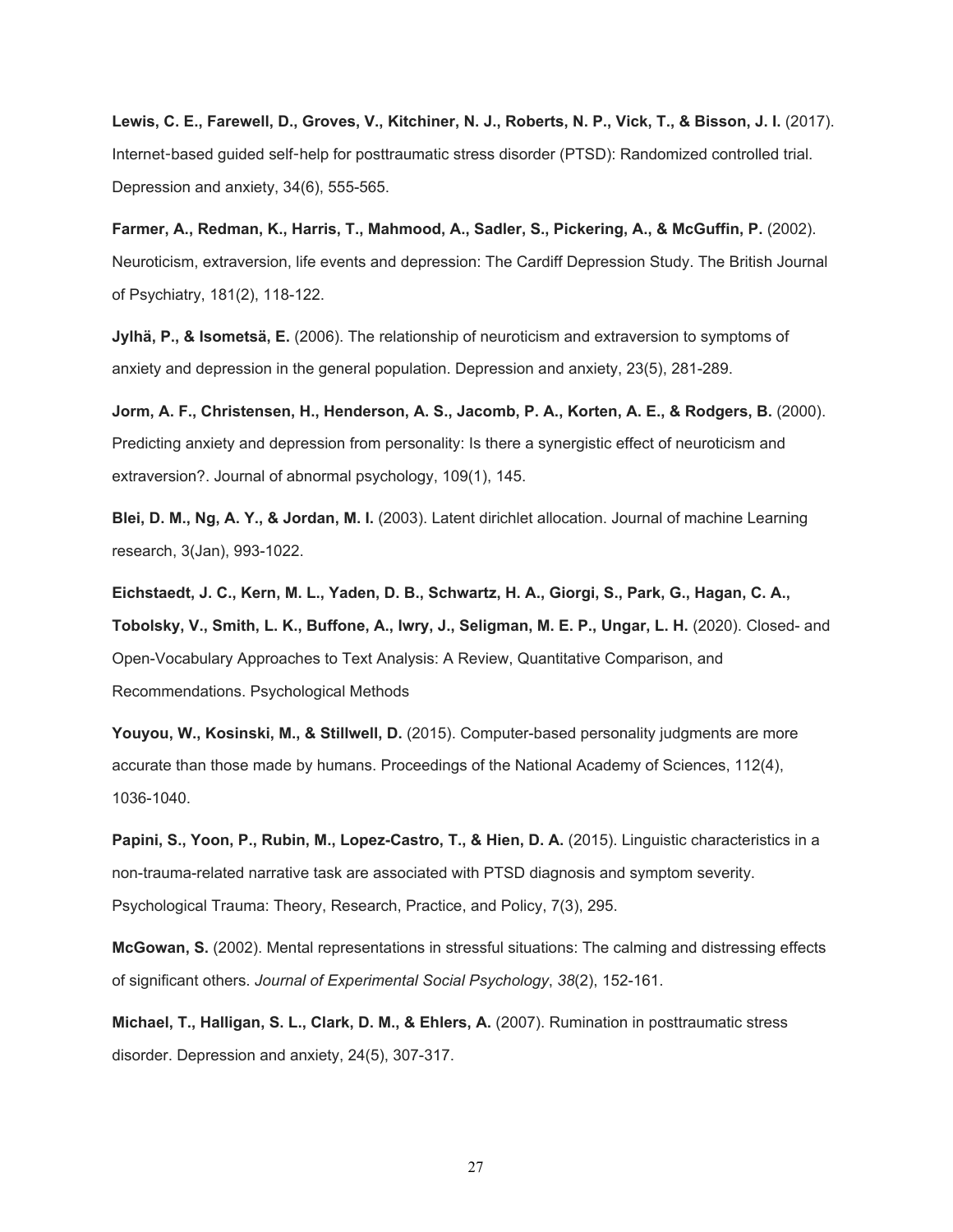# **Supplementary Materials**

|                                |                                              | <b>PTSD Symptoms Trajectories (Future Change)</b>                          |                                                                |                                              |                              |                              |                                               |                              |
|--------------------------------|----------------------------------------------|----------------------------------------------------------------------------|----------------------------------------------------------------|----------------------------------------------|------------------------------|------------------------------|-----------------------------------------------|------------------------------|
|                                |                                              | $\beta$ (adjusted for each confound variable)<br>r<br>[95% CI]<br>[95% CI] |                                                                |                                              |                              |                              |                                               |                              |
|                                | <b>Interview</b><br><b>Language Features</b> | Unadjusted                                                                 | Occupation                                                     | Gender                                       | Years since<br>9/11          | Interview<br><b>PCL</b>      | Age                                           | Adjusted <sup>1</sup>        |
| Psychological<br><b>Traits</b> | Anxiety                                      | 0.16<br>$[-0.07, 0.37]$                                                    | 0.17                                                           | 0.21<br>$[-0.06, 0.38]$ $[-0.02, 0.41]$      | 0.16<br>$[-0.07, 0.37]$      | 0.25<br>[0.03, 0.45]         | 0.21<br>$[-0.02, 0.41]$                       | $0.31*$<br>[0.09, 0.50]      |
|                                | Depression                                   | 0.00<br>$[-0.23, 0.22]$                                                    | 0.00<br>$[-0.22, 0.23]$                                        | 0.05<br>$[-0.18, 0.27]$                      | 0.00<br>$[-0.23, 0.23]$      | 0.13<br>$[-0.10, 0.35]$      | 0.03<br>$[-0.20, 0.25]$                       | 0.17<br>[0.06, 0.38]         |
|                                | Neuroticism                                  | 0.07<br>$[0.29, -0.16]$                                                    | 0.07<br>$[-0.16, 0.29]$ $[-0.11, 0.34]$                        | 0.12                                         | 0.07<br>$[-0.16, 0.29]$      | 0.18<br>$[-0.05, 0.39]$      | 0.09<br>$[-0.14, 0.31]$                       | 0.21<br>$[0.42, -0.01]$      |
|                                | Extraversion                                 | 0.17<br>$[-0.06, 0.38]$                                                    | 0.17                                                           | 0.21<br>$[-0.06, 0.38]$ $[-0.01, 0.42]$      | 0.17<br>$[-0.06, -0.38]$     | 0.15<br>$[-0.09, 0.36]$      | 0.18<br>$[-0.05, 0.39]$                       | 0.18<br>$[-0.05, 0.39]$      |
| Linguistic<br><b>Style</b>     | First-Person<br>Singular                     | 0.00<br>$[-0.23, 0.23]$                                                    | $-0.01$<br>$[-0.24, 0.22]$ $[-0.22, 0.24]$                     | 0.01                                         | 0.00<br>$[-0.23, 0.23]$      | 0.10<br>$[-0.13, 0.32]$      | 0.02<br>$[-0.21, 0.25]$                       | 0.10<br>$[-0.13, 0.32]$      |
|                                | First-Person Plural                          | $-0.36*$                                                                   | $-0.36*$<br>$[-0.54, -0.14]$ $[-0.54, -0.14]$ $[-0.52, -0.11]$ | $-0.33*$                                     | $-0.36*$<br>$[-0.54, -0.14]$ | $-0.37*$<br>$[-0.55, -0.16]$ | $-0.37*$<br>$[-0.55, -0.16]$                  | $-0.37*$<br>$[-0.55, -0.16]$ |
|                                | Articles                                     | $-0.16$<br>$[-0.37, 0.07]$                                                 | $-0.19$<br>$[-0.40, 0.04]$                                     | $-0.19$<br>$[-0.40, 0.04]$                   | $-0.16$<br>$[-0.38, 0.07]$   | $-0.19$<br>$[-0.40, 0.04]$   | $-0.19$<br>$[-0.40, 0.04]$                    | $-0.25$<br>$[-0.45, -0.02]$  |
|                                | AVG Word Length                              | $-0.36*$<br>$[-0.54, -0.14]$                                               | $-0.37*$                                                       | $-0.35*$<br>$[0.55, -0.15]$ $[-0.53, -0.13]$ | $-0.37*$<br>$[-0.55, -0.15]$ | $-0.34*$                     | $-0.36*$<br>$[-0.53, -0.13]$ $[-0.54, -0.14]$ | $-0.36*$<br>$[-0.54, -0.14]$ |
|                                | Word Count                                   | 0.06<br>$[-0.17, 0.28]$                                                    | 0.07<br>$[-0.16, 0.29]$ $[-0.13, 0.32]$                        | 0.10                                         | 0.06<br>$[-0.17, 0.29]$      | 0.13<br>$[-0.10, 0.35]$      | 0.09<br>$[-0.14, 0.31]$                       | 0.19<br>$[-0.04, 0.40]$      |

**Table S1**. Analysis on suppression effects of confound variables for PCL trajectories

\*p<0.05, Benjamini-Hochberg (False-Discovery Rate) corrected.

<sup>1</sup>Adjusted for occupation, gender, years since 9/11, Interview PCL, and age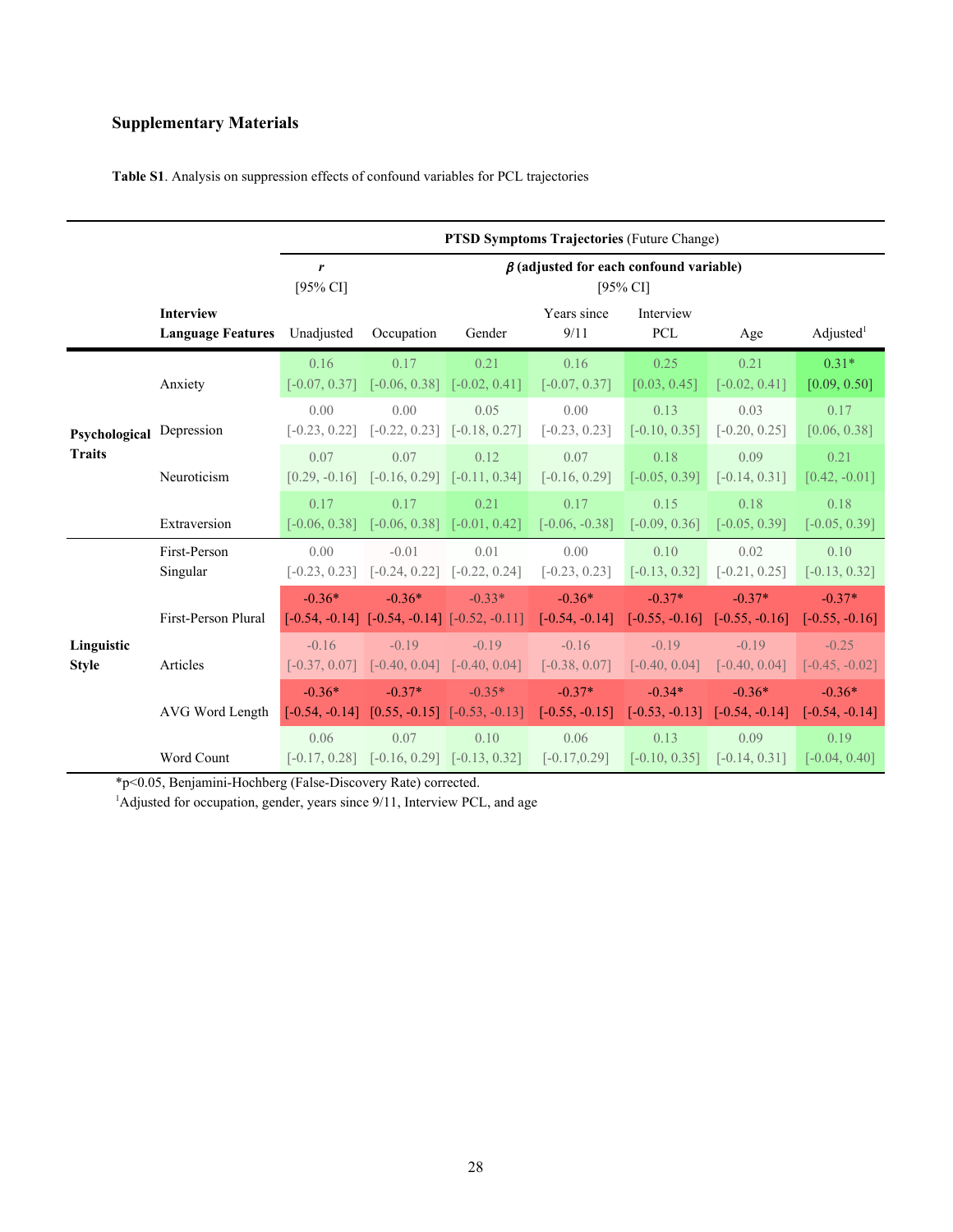**Table S2**. Effects of marital status as a confound variable for cross-sectional interview PCL scores

|                                |                                              | PTSD Symptoms (concurrent, cross-sectional)                                   |                            |                            |                            |  |  |
|--------------------------------|----------------------------------------------|-------------------------------------------------------------------------------|----------------------------|----------------------------|----------------------------|--|--|
|                                |                                              | $\beta$ (adjusted for each confound variable)<br>r<br>[95% CI]<br>$[95\%$ CI] |                            |                            |                            |  |  |
|                                | <b>Interview</b><br><b>Language Features</b> | Unadjusted                                                                    | <b>Marital Status</b>      | $\text{Adjusted}^1$        | Adjusted $2$               |  |  |
|                                | Anxiety                                      | 0.26<br>[0.03, 0.46]                                                          | 0.25<br>[0.02, 0.45]       | 0.19<br>$[-0.04, 0.40]$    | 0.19<br>$[-0.04, 0.39]$    |  |  |
| Psychological<br><b>Traits</b> | Depression                                   | $0.38*$<br>[0.16, 0.56]                                                       | $0.37*$<br>[0.16, 0.55]    | $0.32*$<br>[0.09, 0.51]    | $0.31*$<br>[0.09, 0.51]    |  |  |
|                                | Neuroticism                                  | $0.32*$<br>[0.10, 0.51]                                                       | $0.31*$<br>[0.09, 0.50]    | 0.25<br>[0.02, 0.45]       | 0.25<br>[0.03, 0.45]       |  |  |
|                                | Extraversion                                 | $-0.10$<br>$[-0.32, 0.13]$                                                    | $-0.09$<br>$[-0.31, 0.14]$ | $-0.15$<br>$[-0.37, 0.08]$ | $-0.15$<br>$[-0.36, 0.08]$ |  |  |
|                                | First-Person Singular                        | $0.31*$<br>[0.09, 0.50]                                                       | $0.32*$<br>[0.10, 0.51]    | $0.31*$<br>[0.09, 0.51]    | $0.32*$<br>[0.10, 0.51]    |  |  |
| Linguistic<br><b>Style</b>     | First-Person Plural                          | $-0.05$<br>$[-0.28, 0.18]$                                                    | $-0.06$<br>$[-0.28, 0.17]$ | $-0.09$<br>$[-0.31, 0.14]$ | $-0.09$<br>$[-0.31, 0.14]$ |  |  |
|                                | Articles                                     | $-0.09$<br>$[-0.31, 0.14]$                                                    | $-0.08$<br>$[-0.30, 0.15]$ | $-0.04$<br>$[-0.27, 0.19]$ | $-0.03$<br>$[-0.26, 0.19]$ |  |  |
|                                | AVG Word Length                              | 0.05<br>$[-0.18, 0.27]$                                                       | 0.06<br>$[-0.17, 0.28]$    | 0.03<br>$[-0.20, 0.26]$    | 0.03<br>$[-0.20, 0.26]$    |  |  |
|                                | Word Count                                   | 0.22<br>$[-0.01, 0.43]$                                                       | 0.20<br>$[-0.03, 0.41]$    | 0.16<br>$[-0.07, 0.38]$    | 0.15<br>$[-0.08, 0.37]$    |  |  |

<sup>1</sup>Adjusted for age, gender, occupation, and years since 9/11.

<sup>2</sup>Adjusted for age, gender, occupation, years since 9/11, and marital status.

\*p<0.05, Benjamini-Hochberg (False-Discovery Rate) corrected.